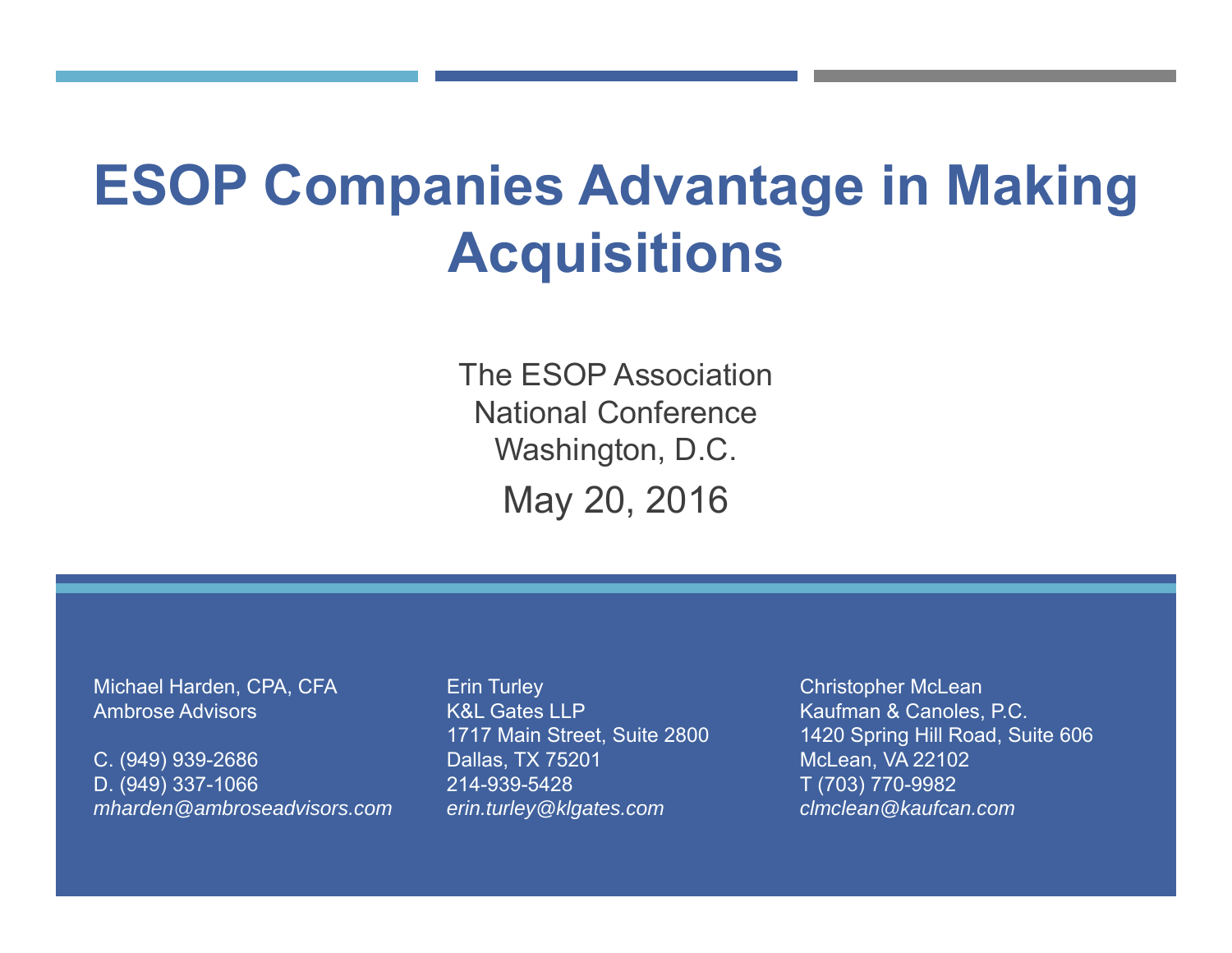#### Preface

- Please fill out a session evaluation form and drop it off at the table outside of this room
- Your feedback on topics and presenters is important and will be used to develop subsequent TEA programs
- Take a moment to silence your cell phone
- Remember to get your CPE sheet stamped before and after each session for CPE credit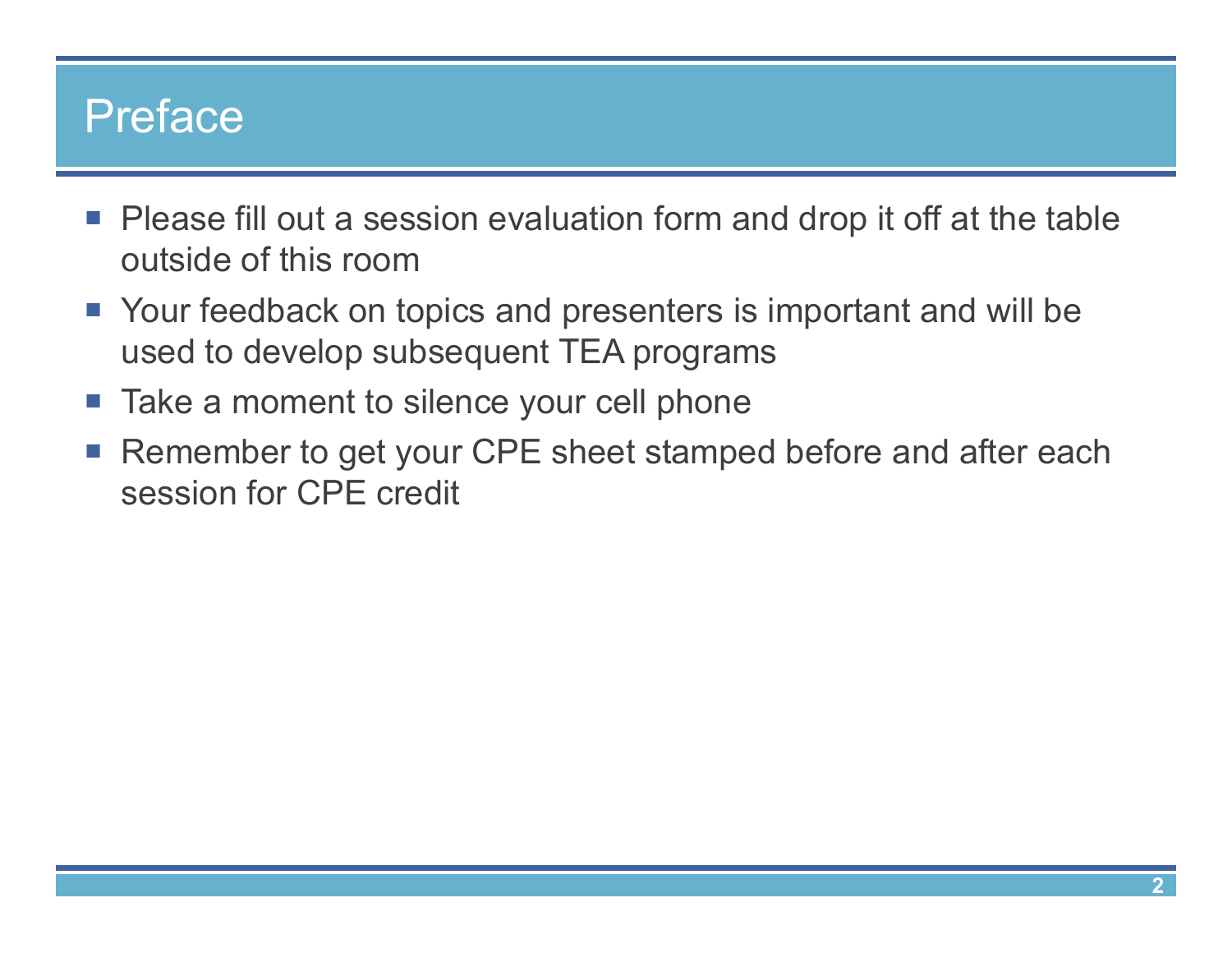#### Overview of Acquisition Process

- p. Development of Acquisition Strategy
- p. Identification of Potential Acquisition Targets
- $\mathcal{L}_{\mathcal{A}}$ Contact and Discussions with Target Companies
- p. Execution of a Letter of Intent (LOI)
- p. Development of Transaction Document (Stock Purchase, Asset Purchase or Merger)
- **E** Completion of Due Diligence and Negotiation
- þ. Successful Closing of the Transaction
- **Post-Closing Integration Initiatives**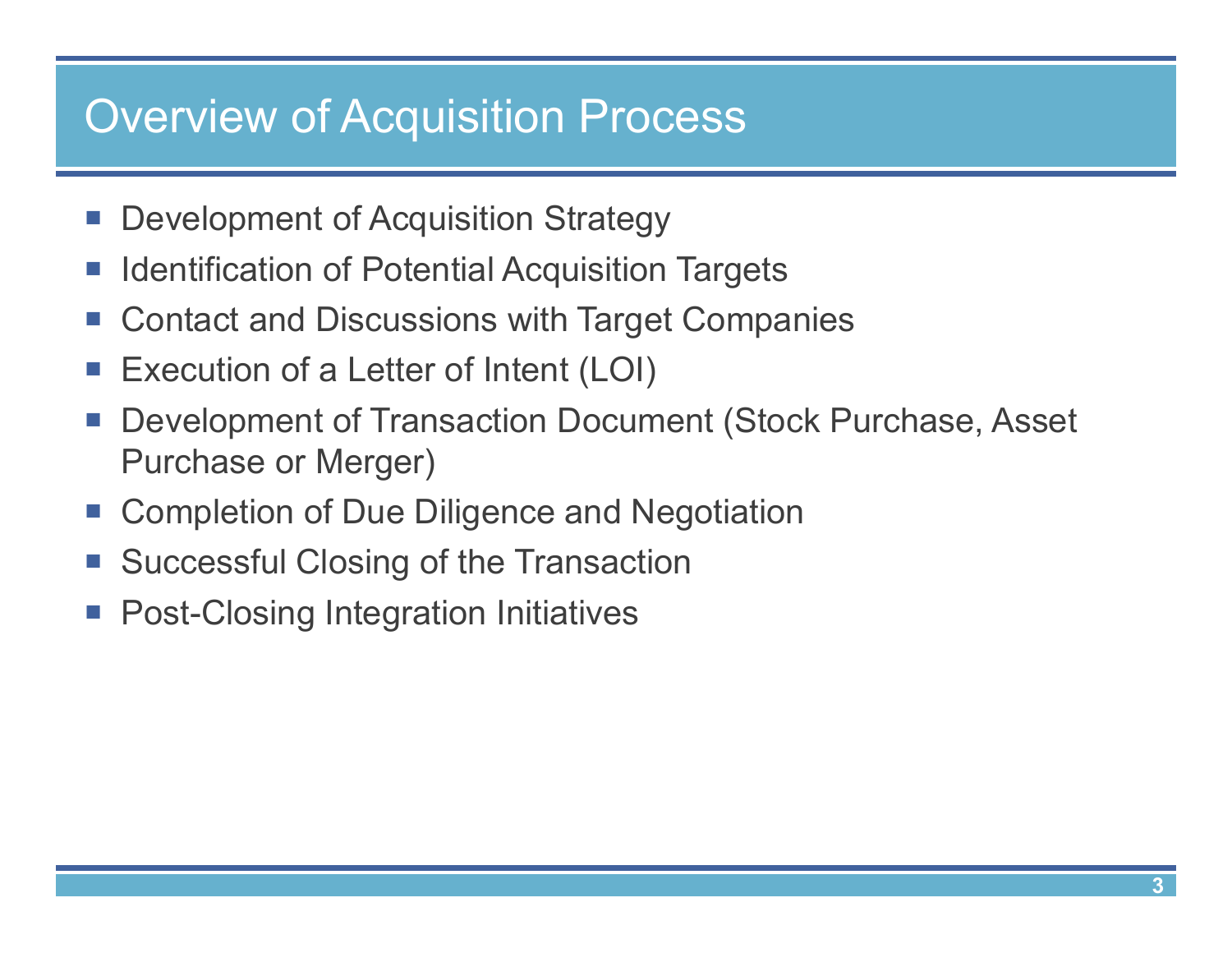#### Acquisition Considerations

- $\mathcal{L}_{\mathcal{A}}$  Goals and Policies (set by the Board)
	- $\bullet$ Increase market share and growth
	- $\bullet$ Supplement strengths
	- $\bullet$ Offset weaknesses
- p. Company and ESOP Culture
- p. Acquisition Structure
- p. Acquisition Financing
- $\Box$ Costs of Evaluation and Transaction
- þ. Integration (Operations & Culture)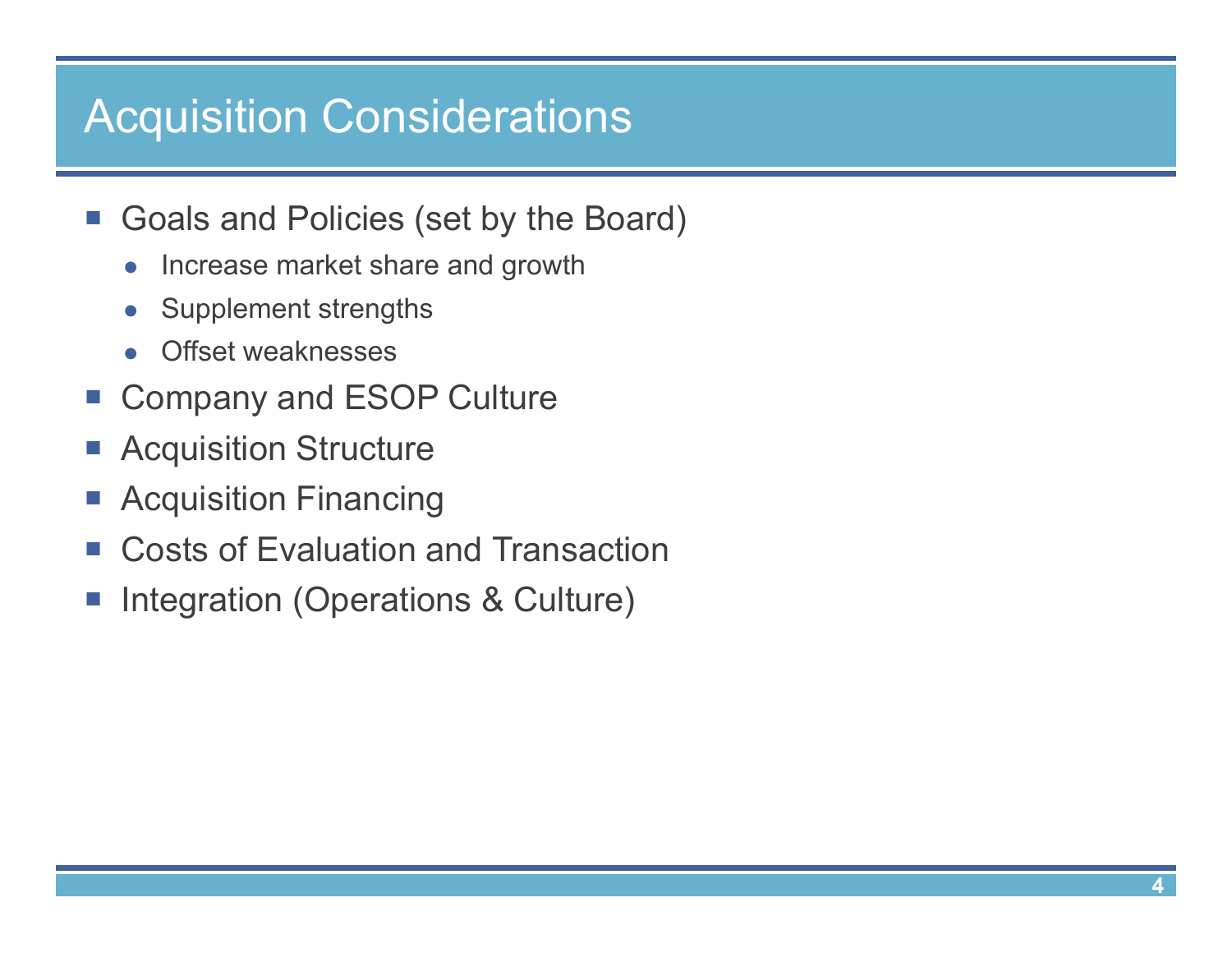#### Acquisition Team

- $\mathcal{L}_{\mathcal{A}}$  Company Acquisition Team
	- $\bullet$ Board of Directors
	- $\bullet$ Company Officers
	- $\bullet$ Investment Banker
	- $\bullet$ Legal Counsel
	- $\bullet$ Accountant
- $\mathcal{L}_{\mathcal{A}}$  Trustee Acquisition Team
	- $\bullet$ **Trustee**
	- $\bullet$ Financial Advisor
	- $\bullet$ Legal Counsel
	- $\bullet$  Oversight Role If Corporate Transaction (to assure no material impairment of ESOP assets)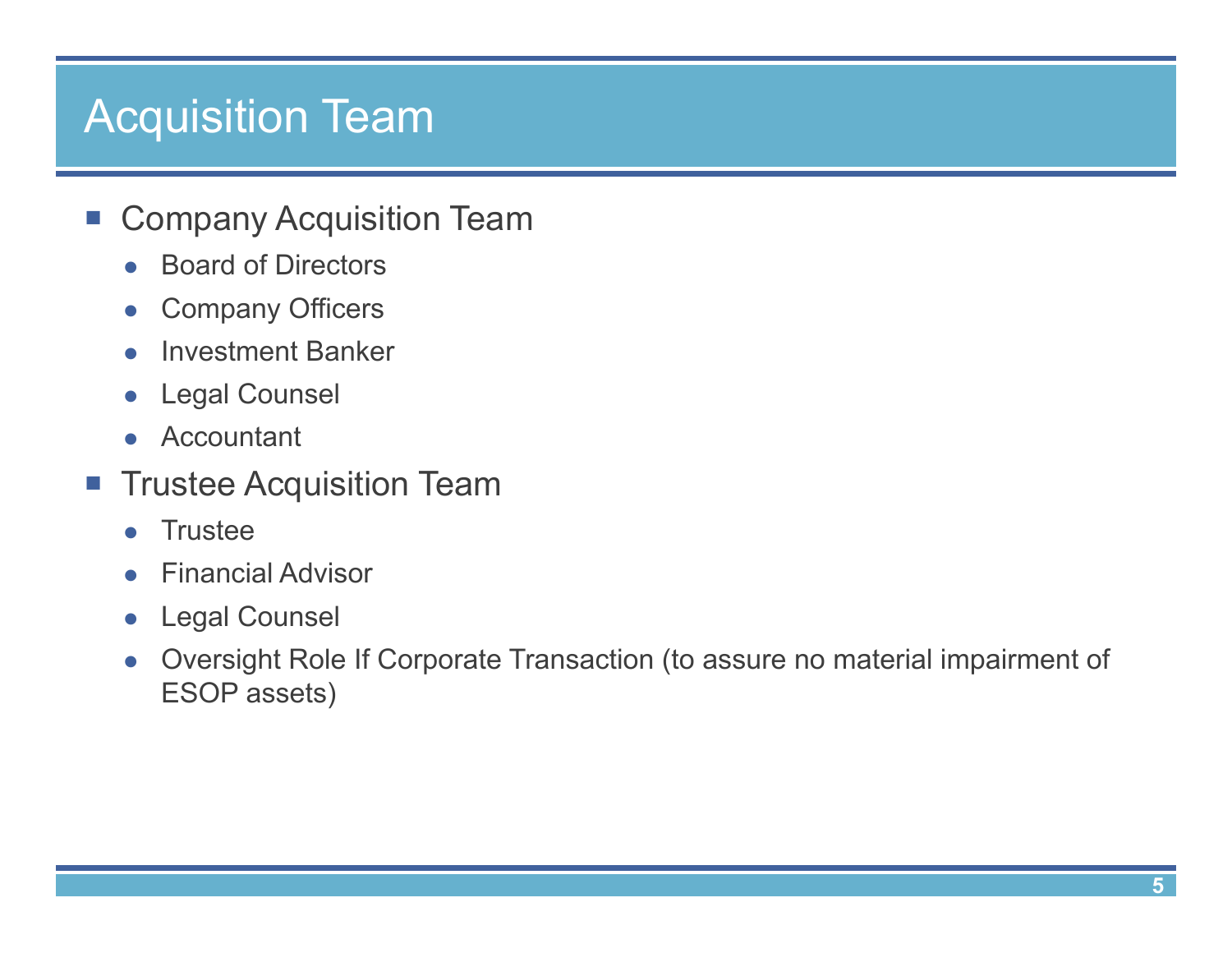#### Typical Buy-Side Acquisition Process

 $\| \cdot \|$  Buy-side acquisition assignments can be customized by the investment banker to each client's goals and generally follow the four-phase approach outlined below. A client should expect a well-run buy-side process to yield results in a 5 to 9 month time-frame, depending on acquisition criteria, availability of targets and overall market conditions

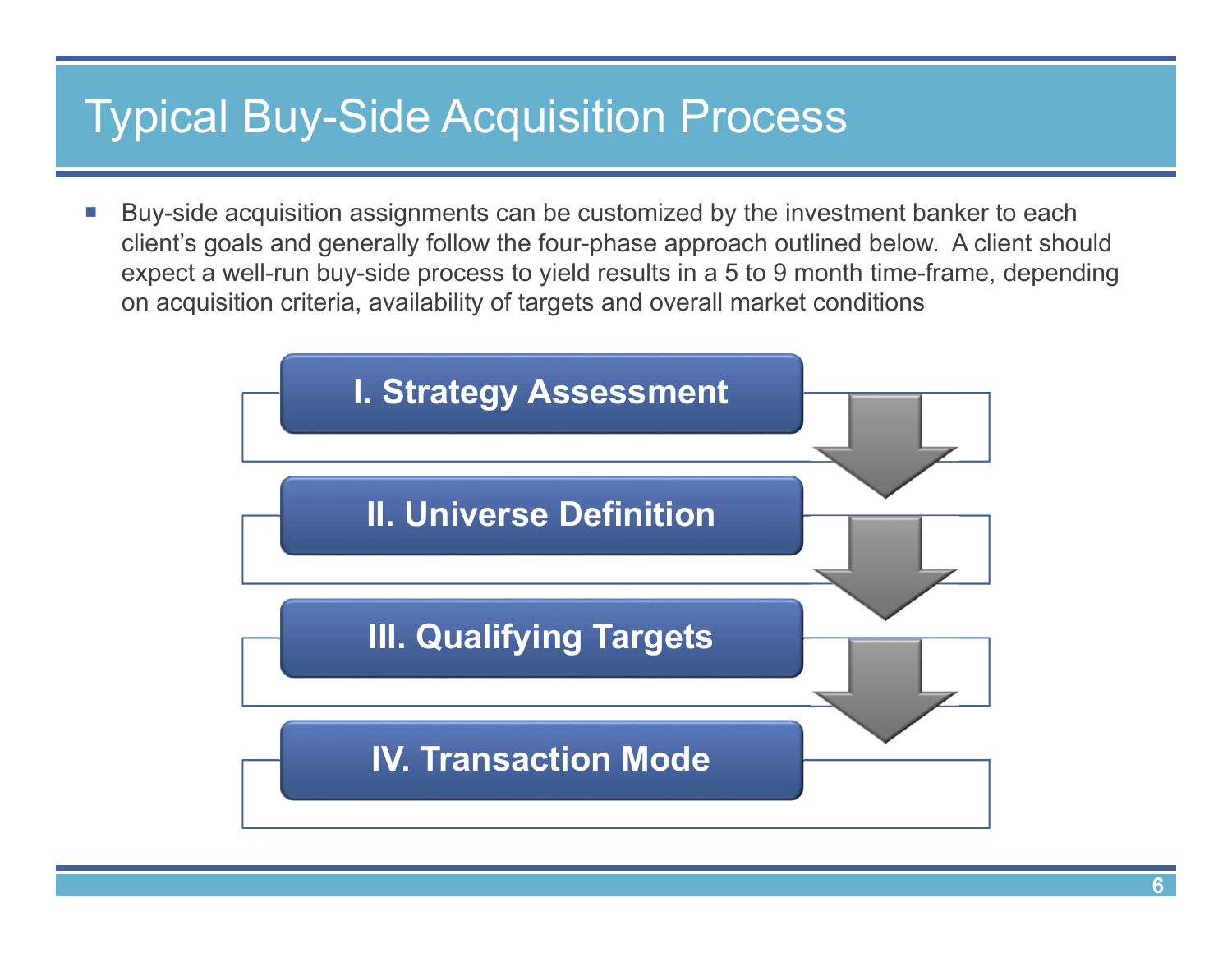#### Phase I: Strategy Assessment

- $\overline{\mathcal{L}}$  The Company, working with its investment banker, develops the corporate goals and strategies of an acquisition program
	- $\bullet$ Management Objectives
	- $\bullet$ Deal Size
	- $\bullet$ **Industry**
- The Company needs to assess resources that it can deploy as part of the program
	- $\bullet$ Human Capital / Employees
	- **•** Financial Capacity
- The Company typically leads this phase with the investment banker challenging assumptions and focusing the approach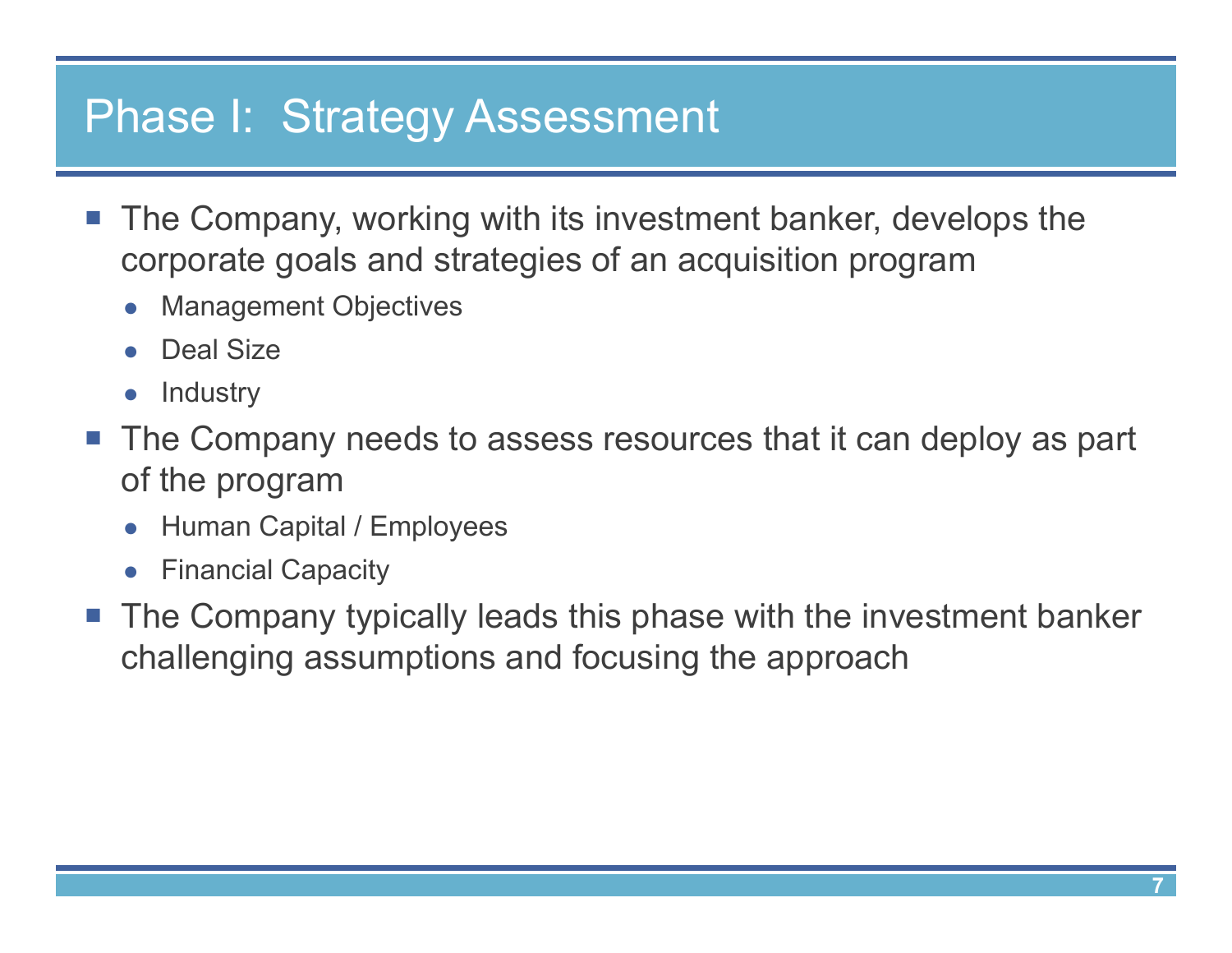#### Phase II: Defining the Universe

- $\overline{\mathcal{L}}$  Utilizing the acquisition criteria developed in Phase I, potential acquisition targets are identified
- $\Box$  The investment banker will source transaction opportunities through their network, but will also leverage the Company's deal flow
- The investment banker will prioritize the candidate list for client approval before contacting the targets
	- $\bullet$ In certain instances, targets may not ultimately be interested in a transaction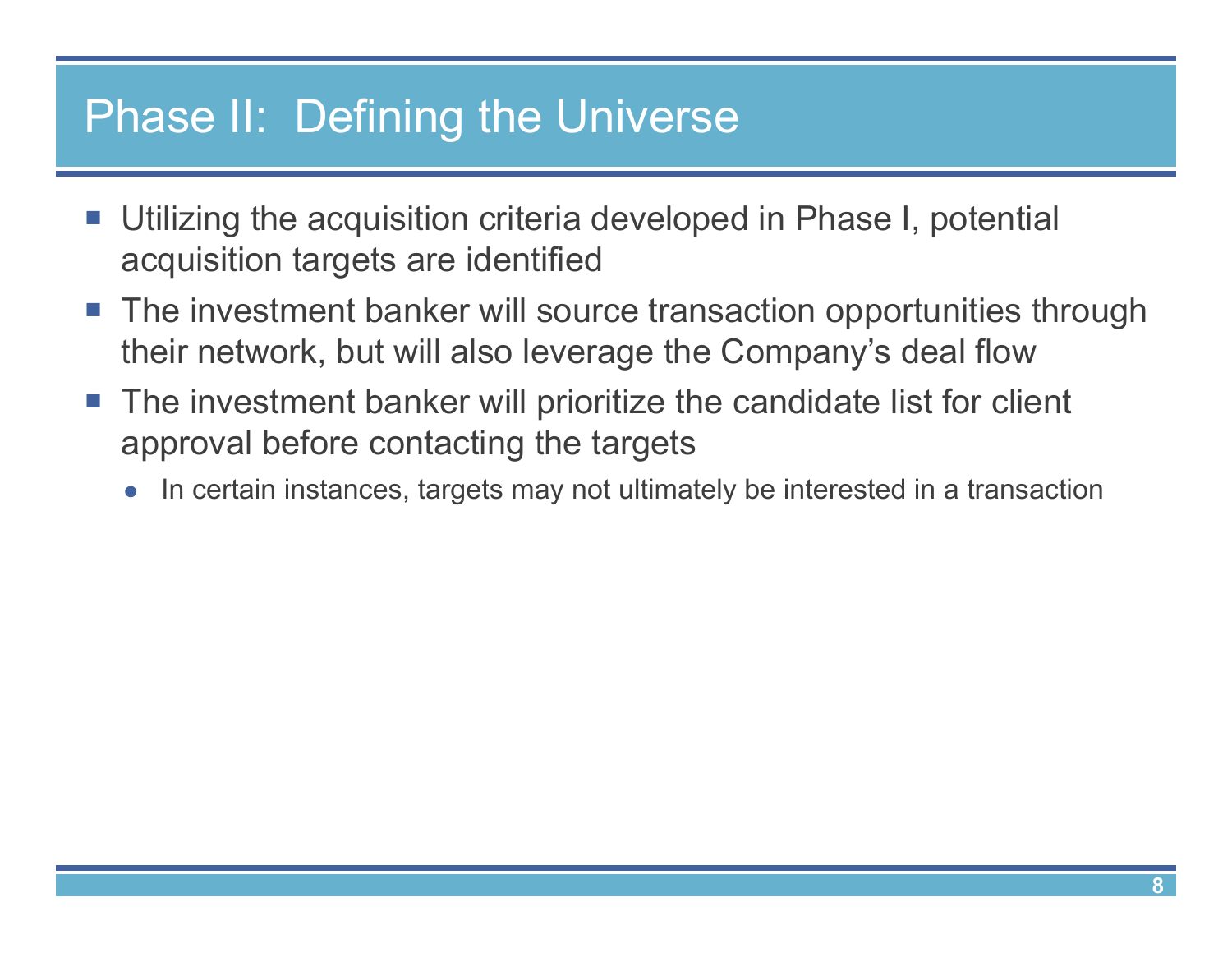#### Phase III: Qualifying Targets

- The targets identified in Phase II are analyzed/approached to determine if they are qualified targets
- The investment banker would telephonically assess a target's interest level and viability
- **Interested targets provide preliminary information for the team's** review typically pursuant to execution of an NDA
- $\mathbb{R}^n$  The investment banker and the client would schedule face-to-face meetings with the most attractive targets
- $\mathcal{L}_{\mathcal{A}}$  The investment banker and the Company's executive management would work to convince the most desirable targets that an acquisition would be appropriate and would foster their continued success and development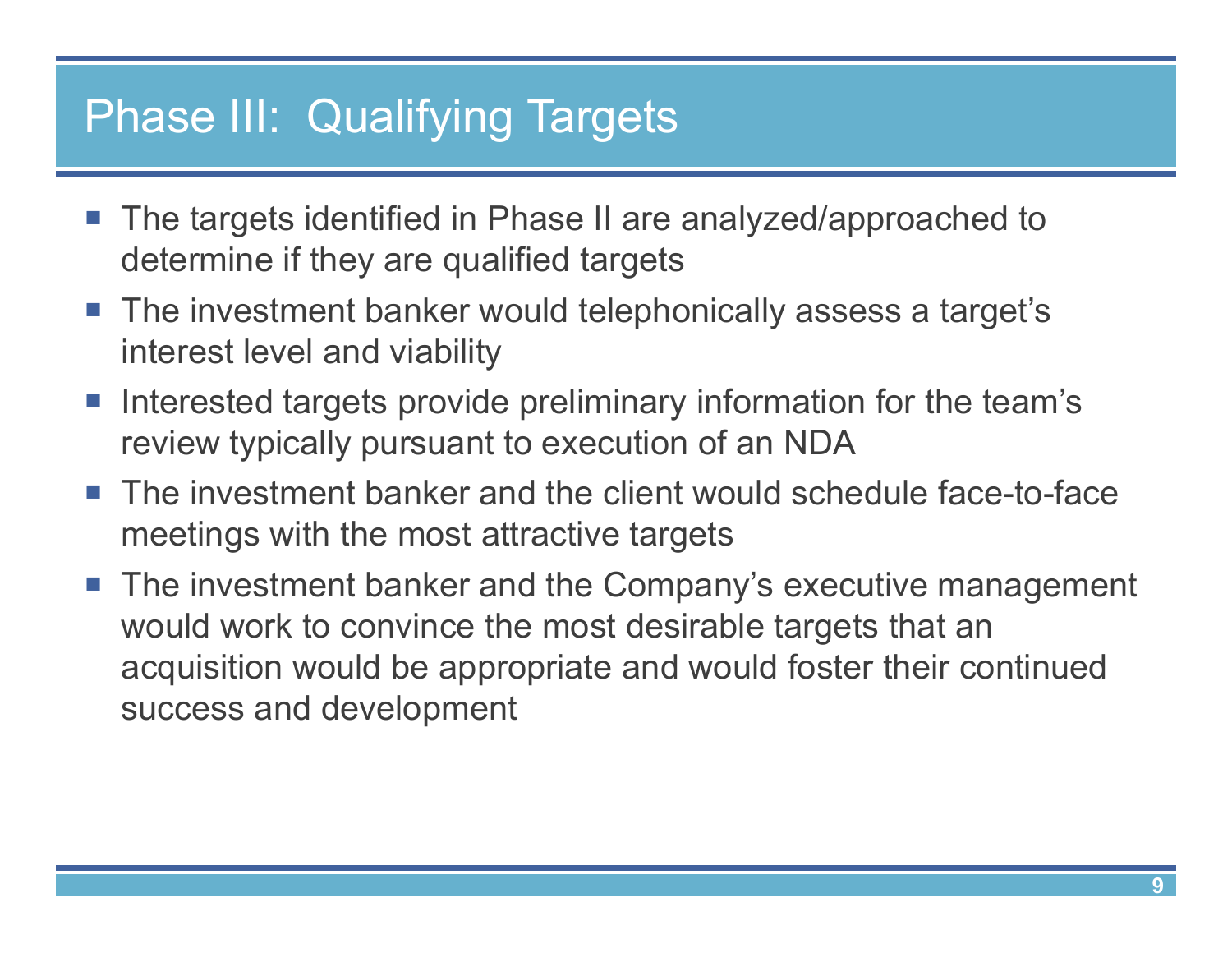#### Phase IV: Transaction Mode

- The investment banker takes lead during this stage to best leverage the Company's resources in this potentially timeconsuming process
- The investment banker helps develop deal pricing and financial analysis for the Company to ensure there is internal buy-in at the Company which will facilitate the development of a deal structure and LOI
- The investment banker also oversees/coordinates the process leading up to a successful transaction closing
	- $\bullet$ Business, legal and financial due diligence
	- $\bullet$ **Negotiations**
	- $\bullet$ Development and signing of definitive agreement at closing

#### **Goal: Value-enhancing successful acquisition**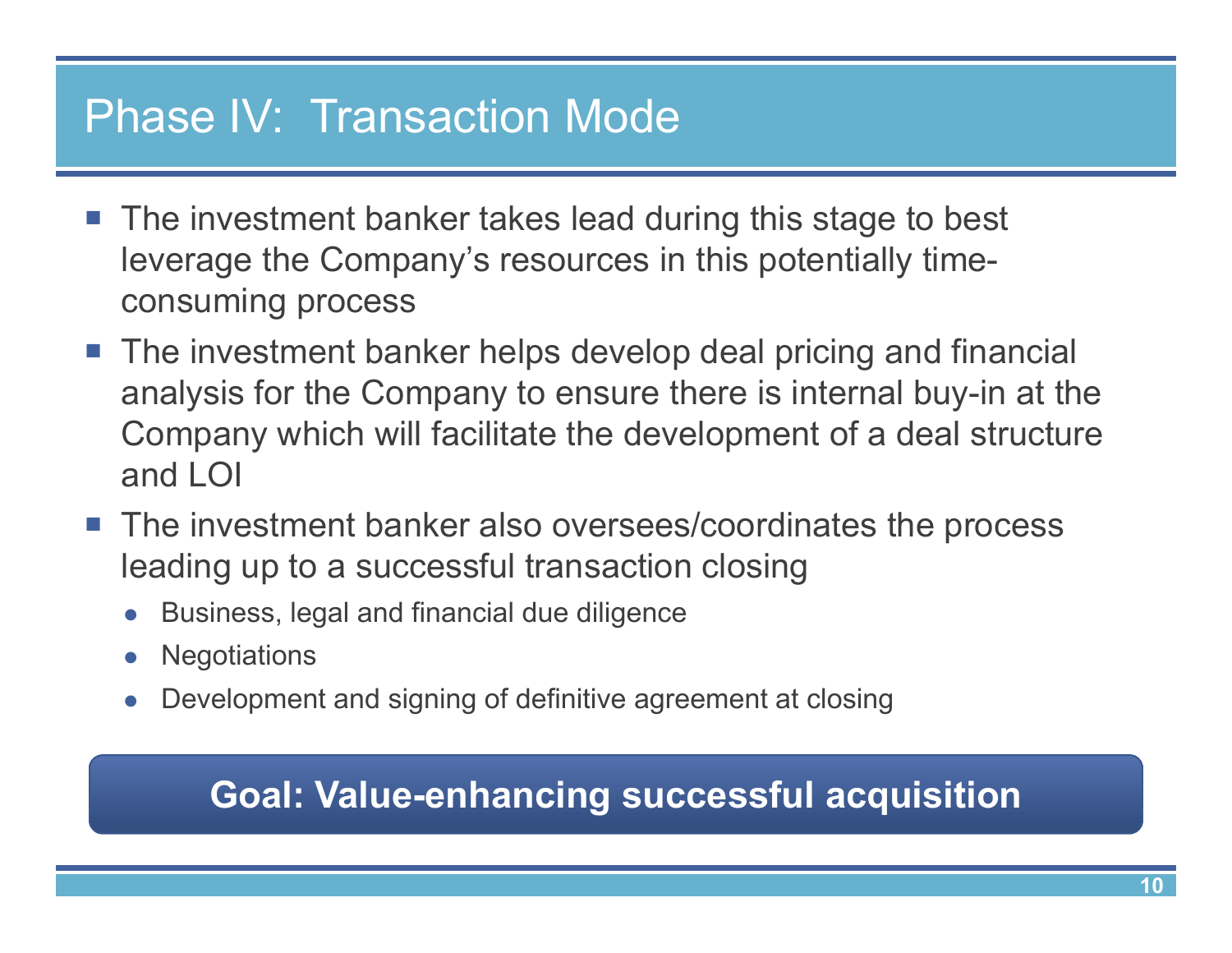#### Typical Process Sequencing And Timing

 $\mathcal{C}^{\mathcal{A}}$  Depending upon situation-specific variables, the Company and the investment banker could complete an acquisition within five to nine months of developing a prioritized list of acquisition candidates

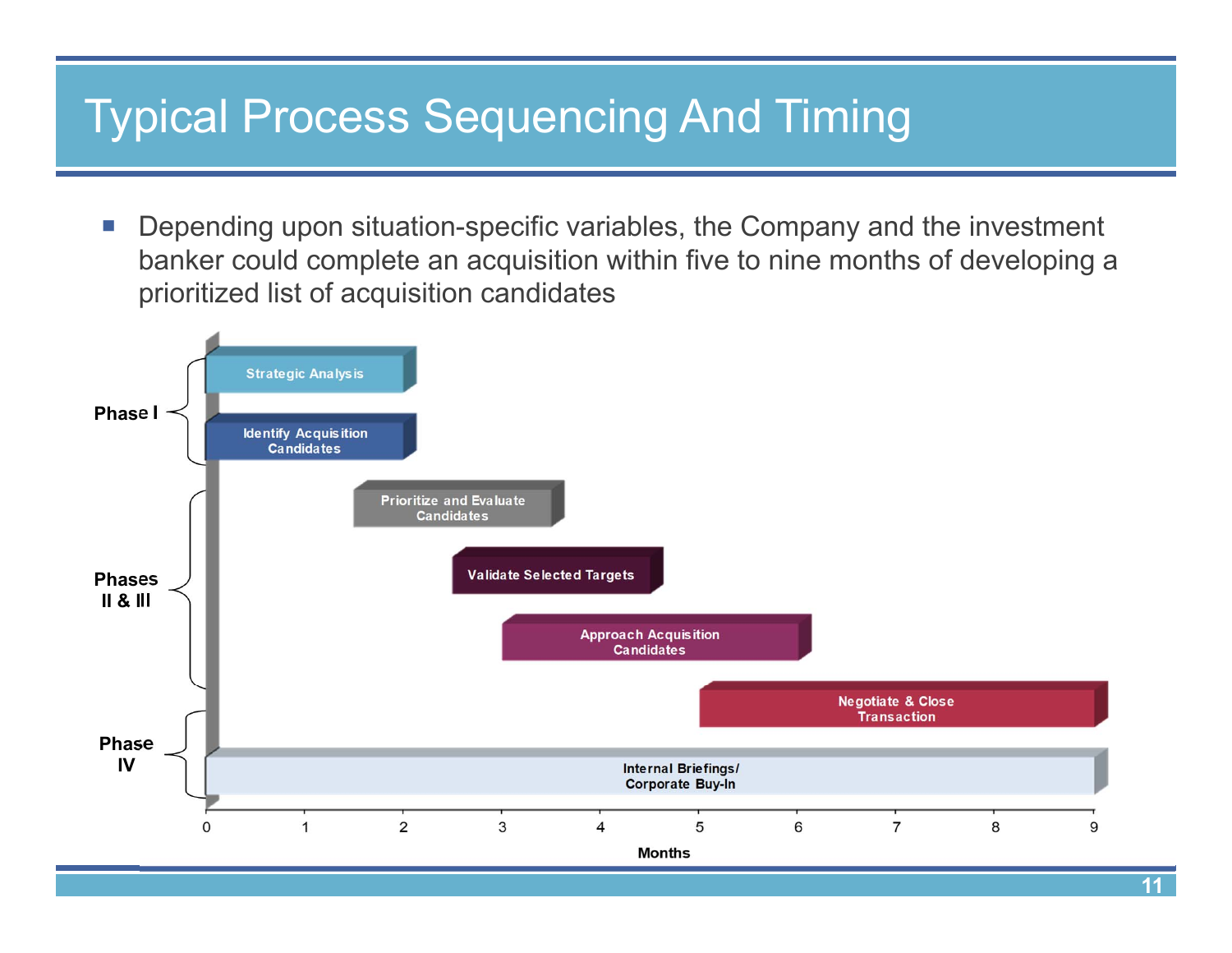#### Factors that Can Lead to a Successful Acquisition

- **Pre-transaction planning** 
	- $\bullet$ Structuring alternatives
	- $\bullet$ Due diligence initiatives
	- $\bullet$ Determining financing capacity
- p. During the transaction process
	- $\bullet$ Deal pricing/valuation
	- $\bullet$  Consider employee retention/participation in the acquiring company's benefit plans
		- Retirement plans/ESOP
		- –Equity compensation
		- Other benefits
- $\mathcal{L}_{\mathcal{A}}$  Post-closing
	- $\bullet$ Integration
	- $\bullet$ Impact of leveraged financing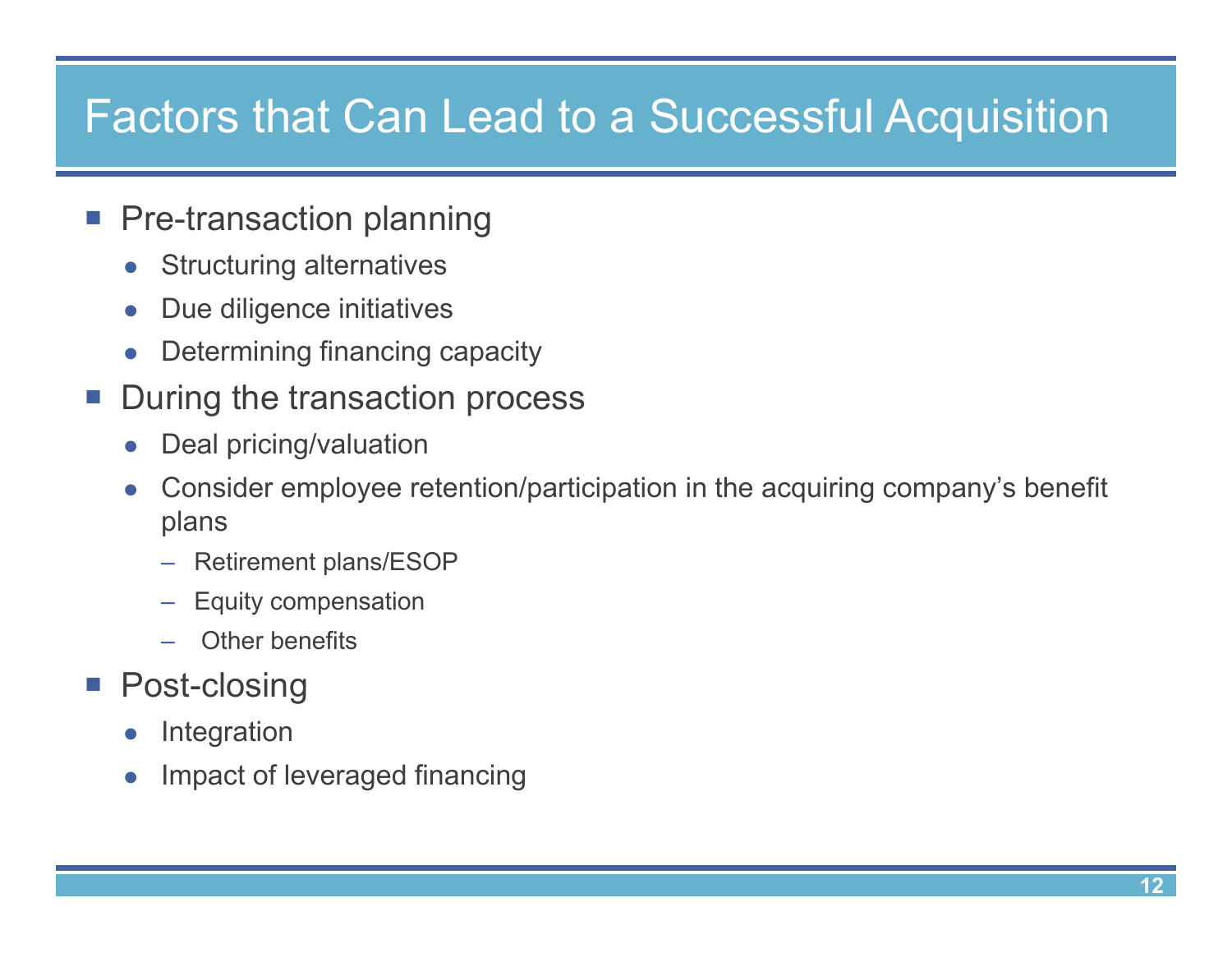#### Factors in the Pre-Transaction Process

- **Fully develop and articulate a corporate strategy**
- $\mathcal{L}_{\mathcal{A}}$  Determine that an acquisition strategy is a better alternative than other options
	- $\bullet$ Organic growth
	- $\bullet$ Joint venture
	- $\bullet$ Hiring programs/acquiring people as opposed to an entire company/division
- **If Identify acquisition targets that align with the corporate strategy** 
	- $\bullet$ Enhances capabilities or product/service offerings
	- $\bullet$ Fills an existing shortcoming in offerings or geographic presence
	- $\bullet$ Synergistic opportunity (revenue or costs)
- Learning from prior acquisition processes to develop a successful and repeatable approach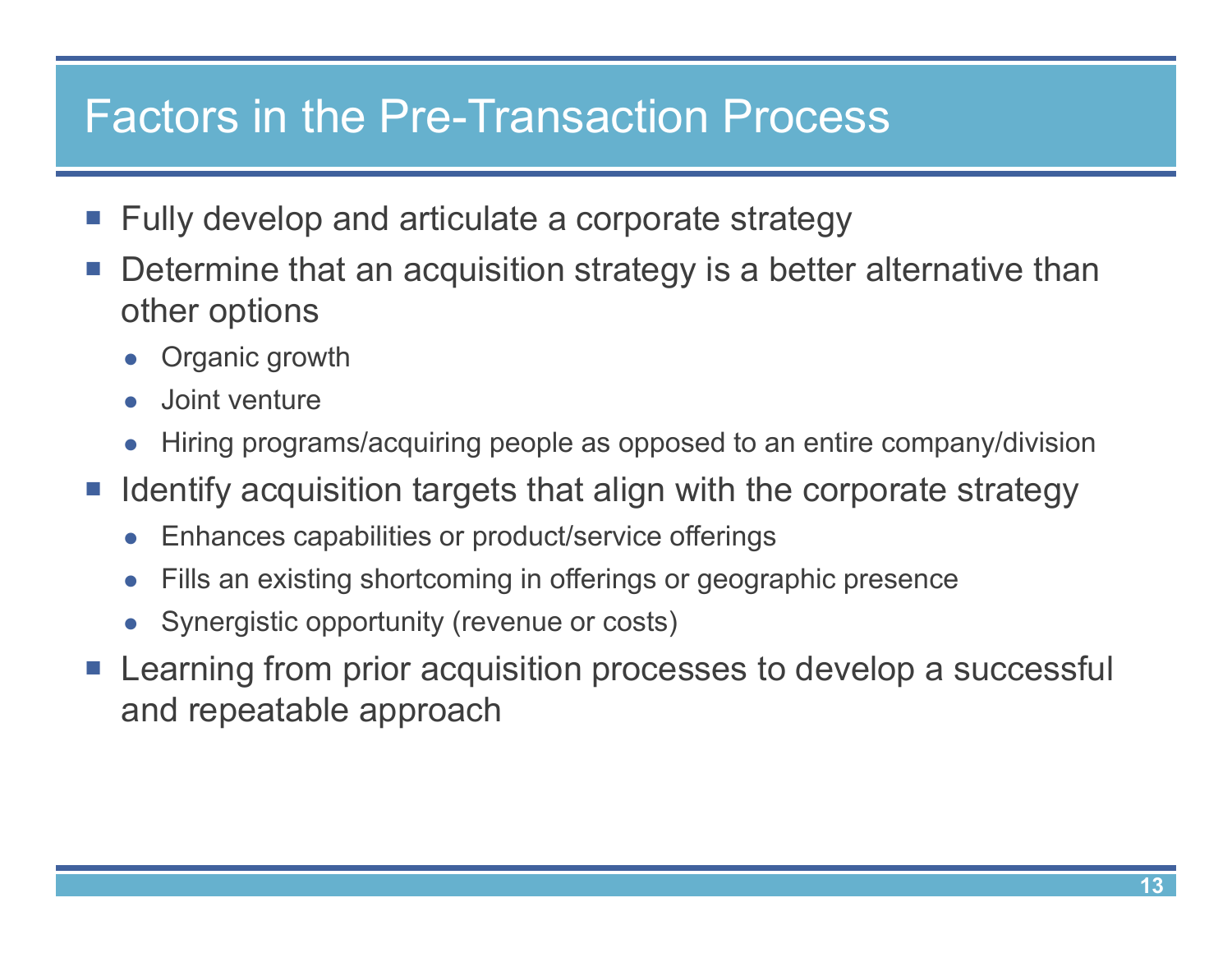### Company as Acquirer: ESOP Specific Issues

- Understanding how the acquisition and debt will affect the value of stock held by the ESOP
- **Structure: Acquisition by ESOP vs Company?** 
	- $\bullet$ Ability to pay different prices?
	- $\bullet$ What synergy premiums can be paid?
	- $\bullet$ Can ESOP use cash in the deal?
	- $\bullet$ Opinions needed? Who provides?
	- $\bullet$ Effects on participants?
- p. Is the acquisition covered by ERISA rules or is it strictly a "business judgment" question?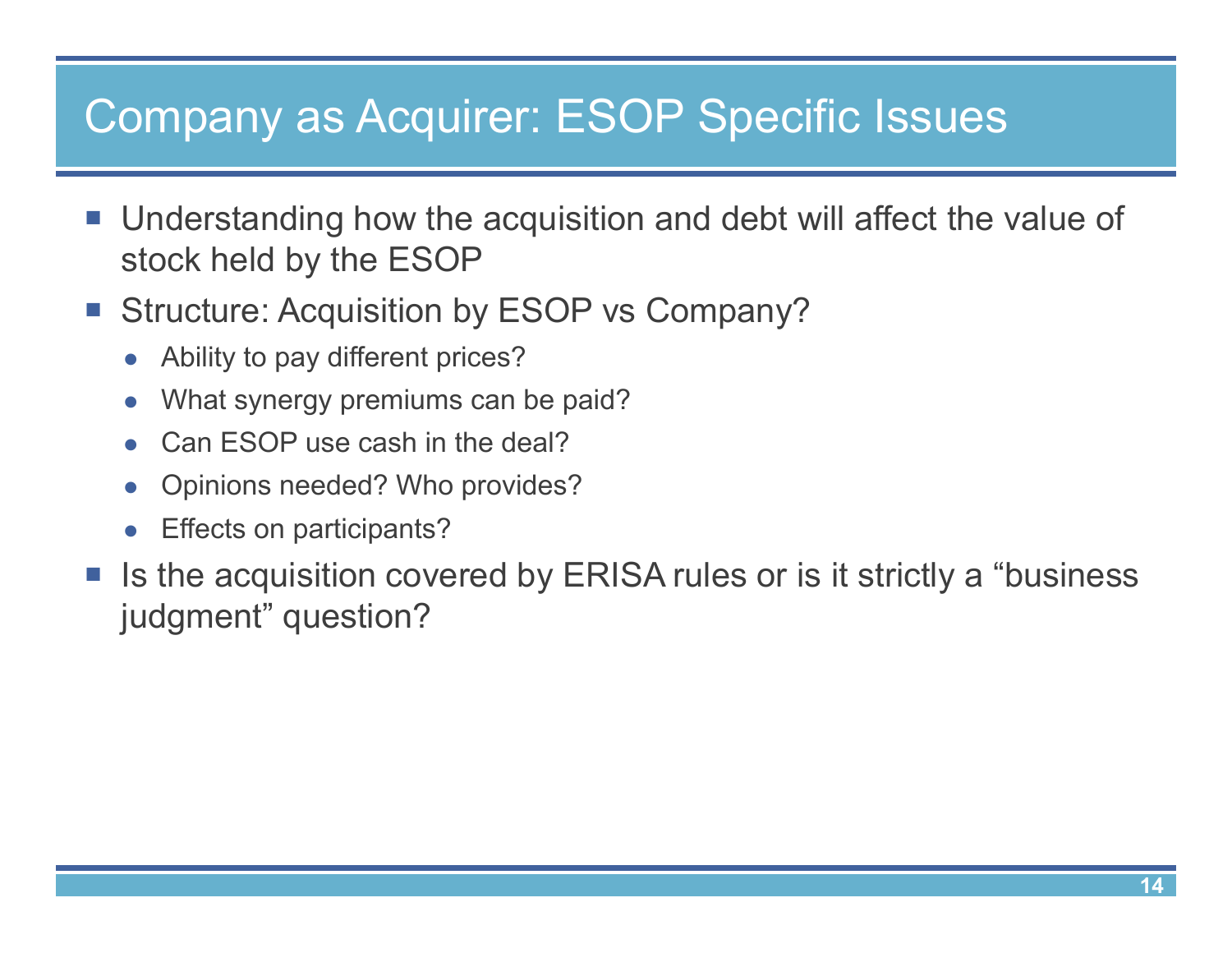#### Company as Acquirer: ESOP Specific Issues (cont.)

- Will/When will target company's employees become ESOP participants?
- How will acquisitions affect repurchase obligation cash flows?
- F. Issues arising if acquirer is an older ESOP, whose shares are fully allocated?
- Should Company acquire target if accretive on a Company-wide basis, but dilutive on a participant basis?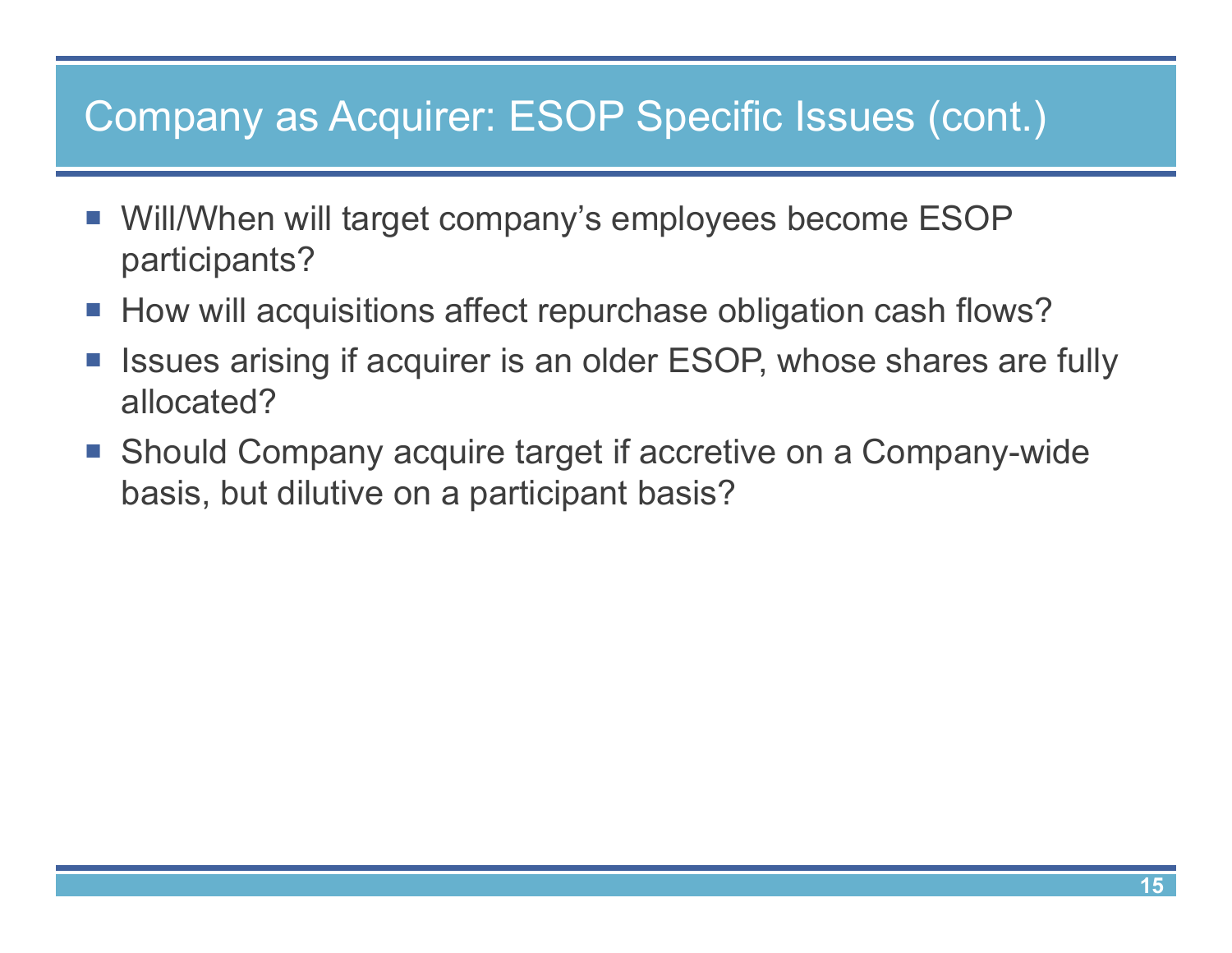#### Company as Acquirer: Negotiation and Letter of Intent

- Goal is non-binding letter of intent summarizing key financial terms and transaction overview
- Involve advisors (legal, financial, tax) early regarding key structure issues
- **EXP** Creates obligation to proceed in good faith
- p. Get the target to "stand still" – provide exclusivity – for a short time (a binding provision of the LOI)
- Confidentiality Agreement prior to LOI
- $\mathcal{L}_{\mathcal{A}}$  Letter of intent may "cap" purchase price with downward adjustments based on due diligence and normalized working capital levels
- Refundable or non refundable deposits? Break-up fee?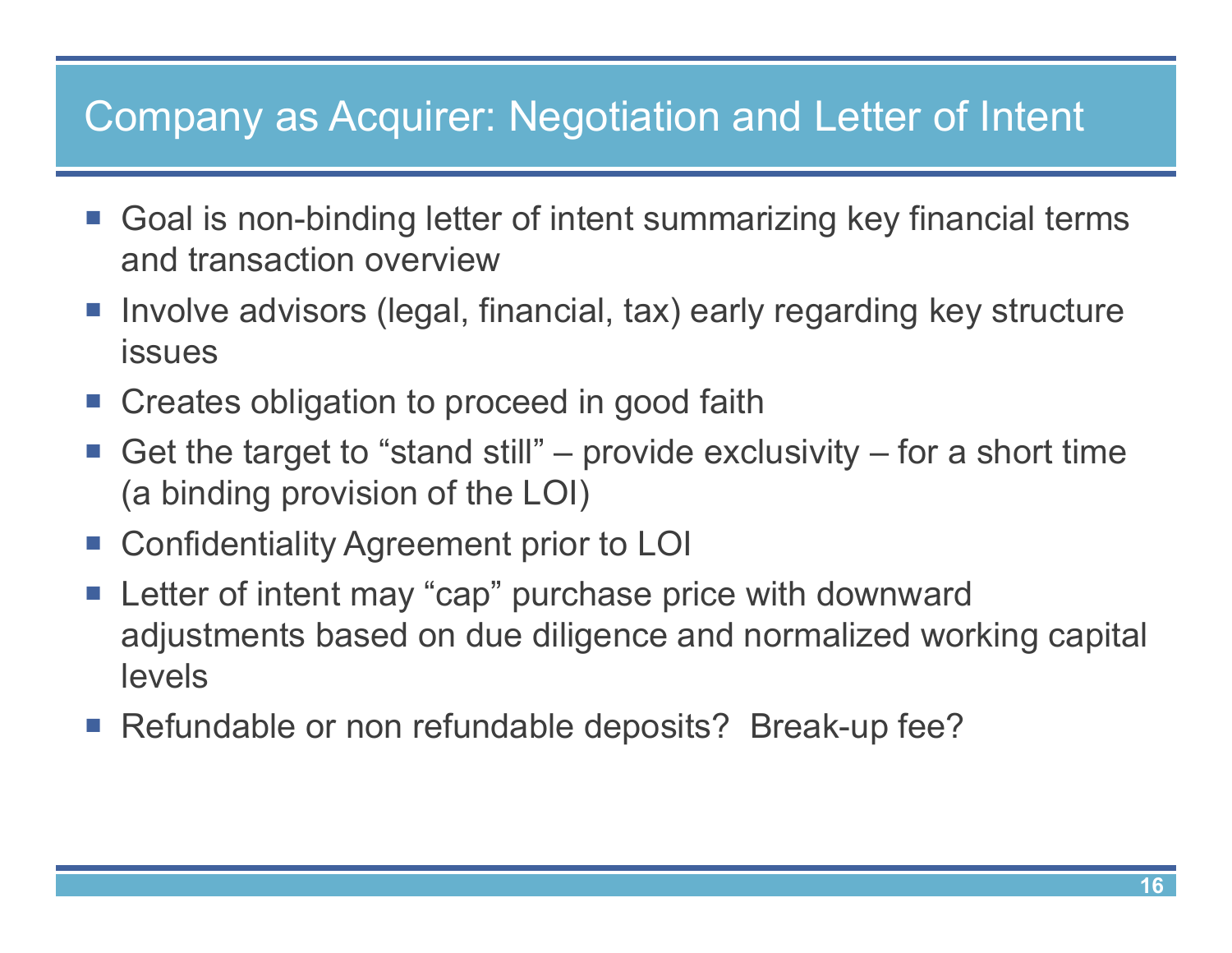#### Company as Acquirer: Due Diligence

#### $\mathcal{L}_{\mathcal{A}}$ Define Scope and Depth:

- $\bullet$ Financial statements
- $\bullet$  Customer issues
	- Review of material agreements
	- Interaction with customers
- $\bullet$  Industry issues
	- –Market conditions
	- Technological initiatives
	- Legislative initiatives
- $\bullet$ Environmental issues
- $\bullet$  Employee issues
	- Interaction with employees
- $\bullet$ Health care and benefit plans
- $\bullet$ Role of internal team vs advisors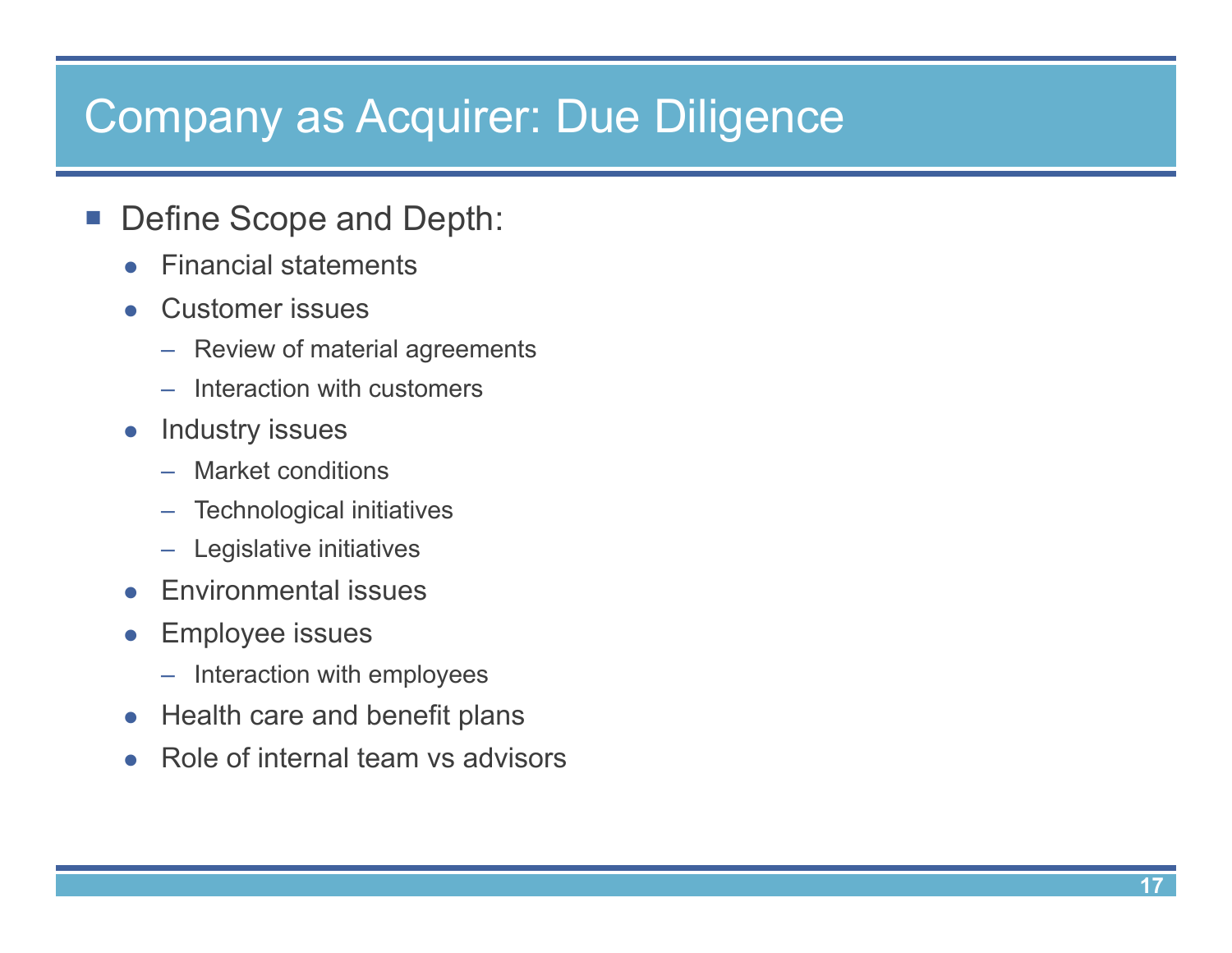### Company as Acquirer: Due Diligence (cont.)

- $\mathcal{L}_{\mathcal{A}}$ Analyze Potential Liabilities/Pitfalls
- $\mathcal{L}_{\mathcal{A}}$ Examine Target Agreements with Advisors
- $\mathcal{L}_{\mathcal{A}}$ Confirm Acquisition Fit to Company Goals
- $\mathcal{L}_{\mathcal{A}}$ Confirm Target Valuation – Resolve Conflicts
- $\mathcal{L}_{\mathcal{A}}$  Revise Letter of Intent and/or Confirm Purchase Agreement to Diligence Issues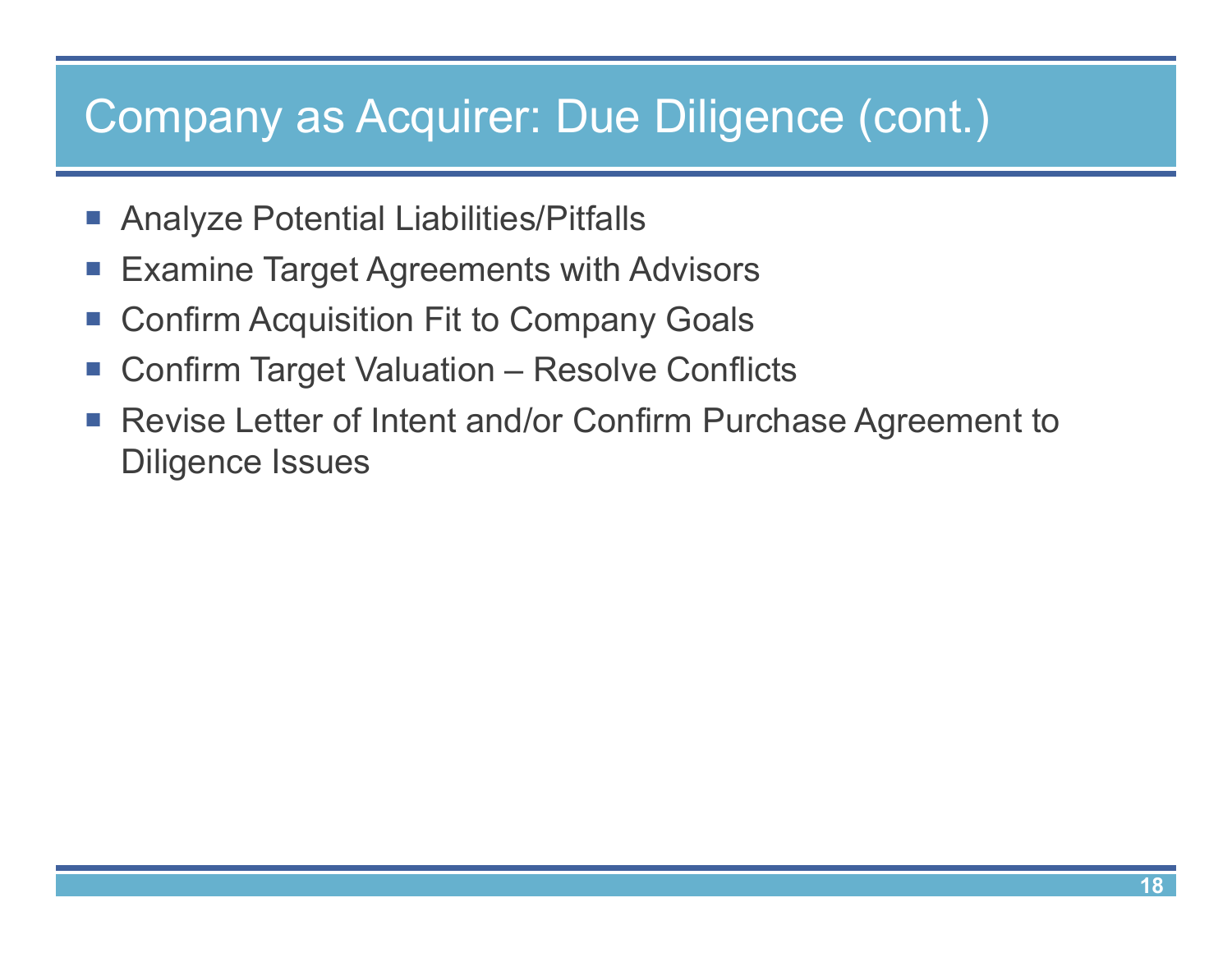## Company as Acquirer: Financing

#### $\mathcal{L}_{\mathcal{A}}$ Sources Include:

- $\bullet$ Company cash/investments
- $\bullet$ Senior debt based on acquirer balance sheet
- $\bullet$ Senior debt based on Target balance sheet
- $\bullet$ Mezzanine/private equity funds
- $\bullet$ Stock of acquiring Company (or Sub)
- $\bullet$ Seller financing
- $\bullet$  Benefit plan assets
	- Securities laws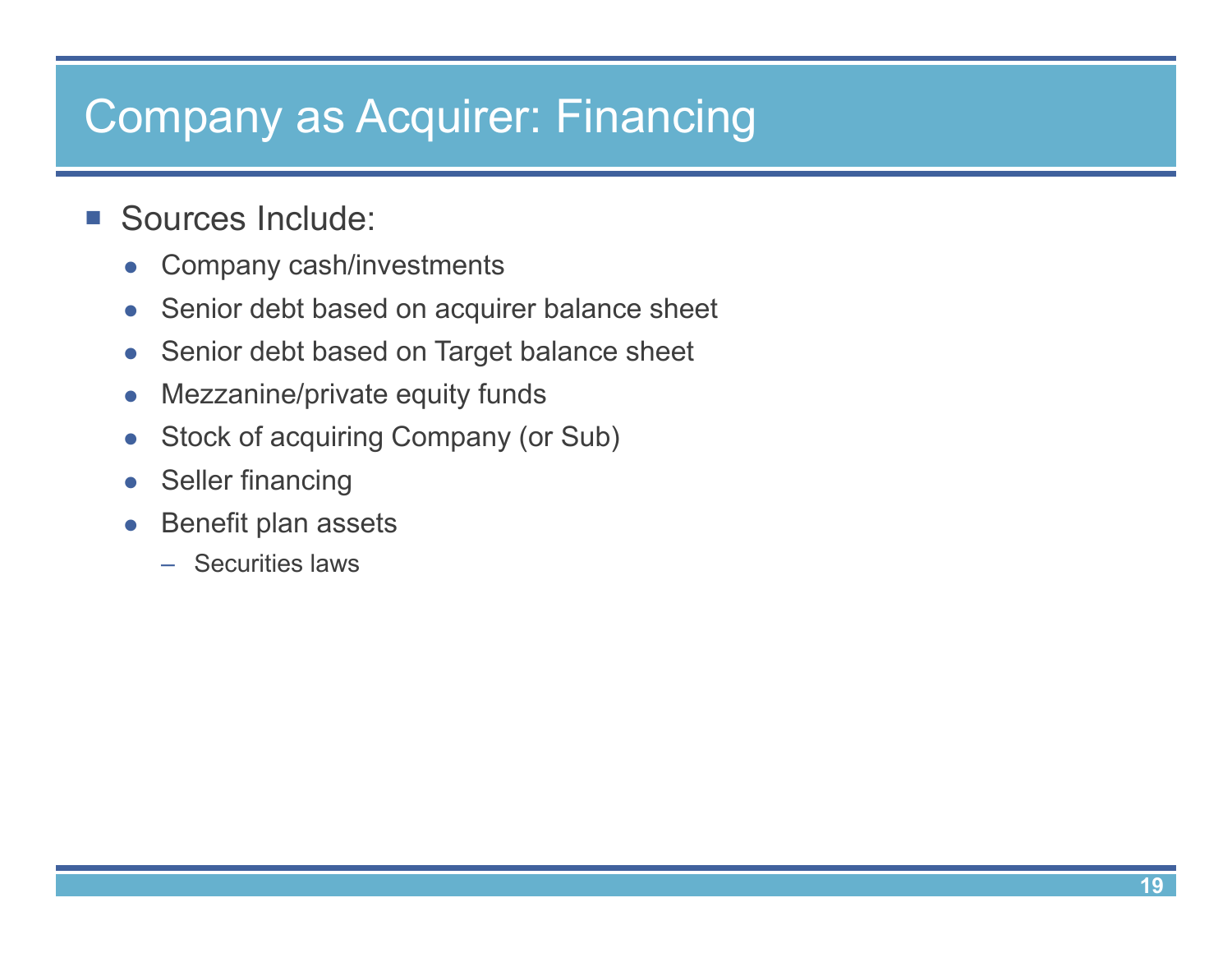### Factors that are Important During the Process

- $\mathcal{L}_{\mathcal{A}}$  Maintaining a disciplined and well-conceived approach
	- $\bullet$ Remove any potential "emotional" reactions
	- $\bullet$ Limited and identified point(s) of contact
- $\mathcal{L}_{\mathcal{A}}$  Completing proper diligence on the target (some of which may be completed pre-transaction)
	- $\bullet$ Financial and Tax
	- $\bullet$ **Operational**
	- $\bullet$ Legal
	- $\bullet$ **HR**
	- $\bullet$ **Environmental**
	- $\bullet$ Customers/vendors
- $\mathcal{L}_{\mathcal{A}}$  Assessing whether there will be a successful cultural fit between the organizations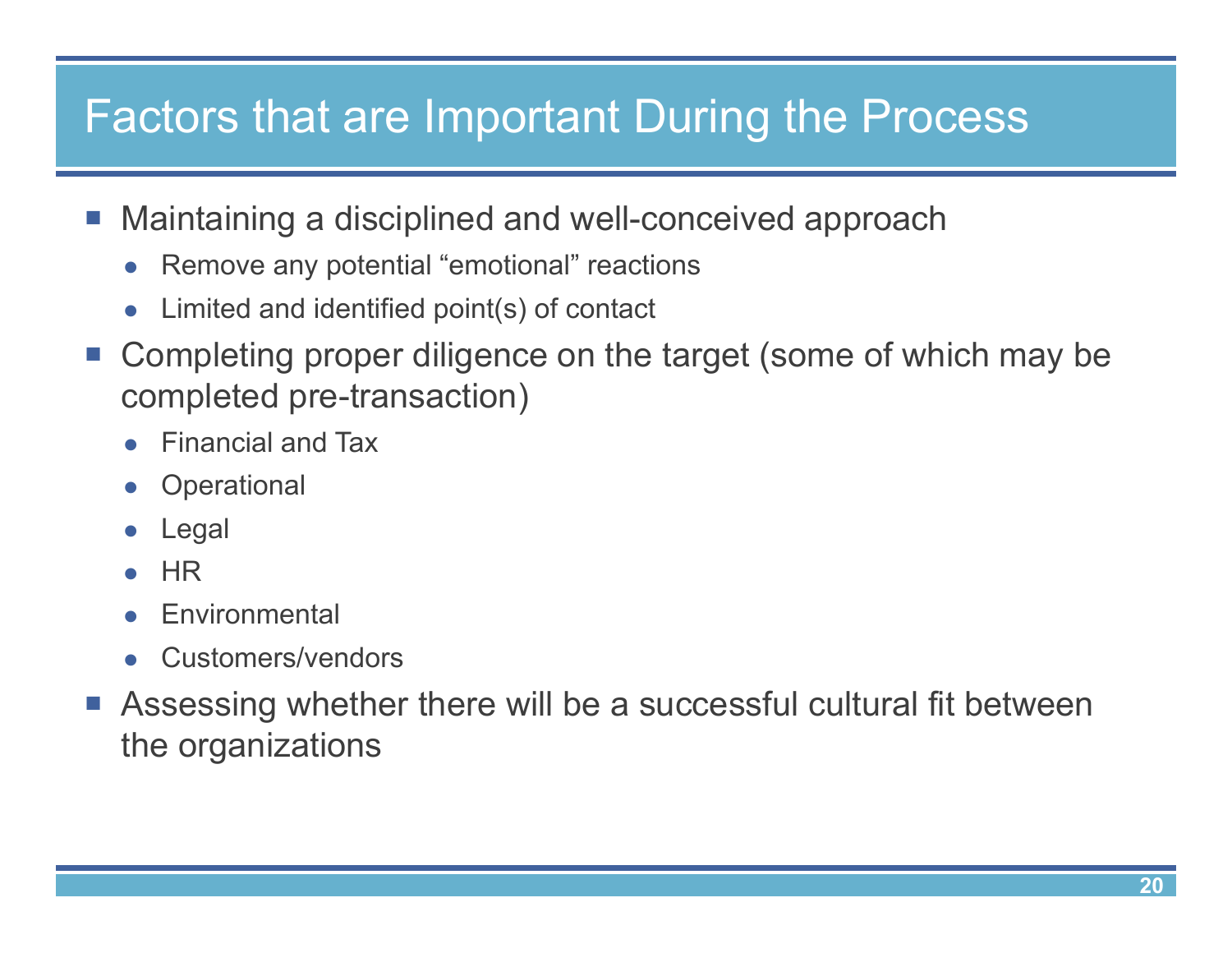#### Factors that are Important During the Process (cont.)

- p. Developing and maintaining an appropriate view on the valuation of the target
	- $\bullet$ Diligence in supporting potential synergies and normalizing adjustments
	- $\bullet$ Proper negotiation surrounding who should receive credit for the synergies
	- $\bullet$  Determining an appropriate price (and related premium) for the target in light of the aforementioned factors
	- $\bullet$  Structuring the consideration paid to potentially be partially contingent on the achievement of projected growth or improvement (earn-outs)
- **Pricing and financing of the transaction** 
	- $\bullet$ Rigor of the valuation and pricing process
	- $\bullet$ Leverage and solvency considerations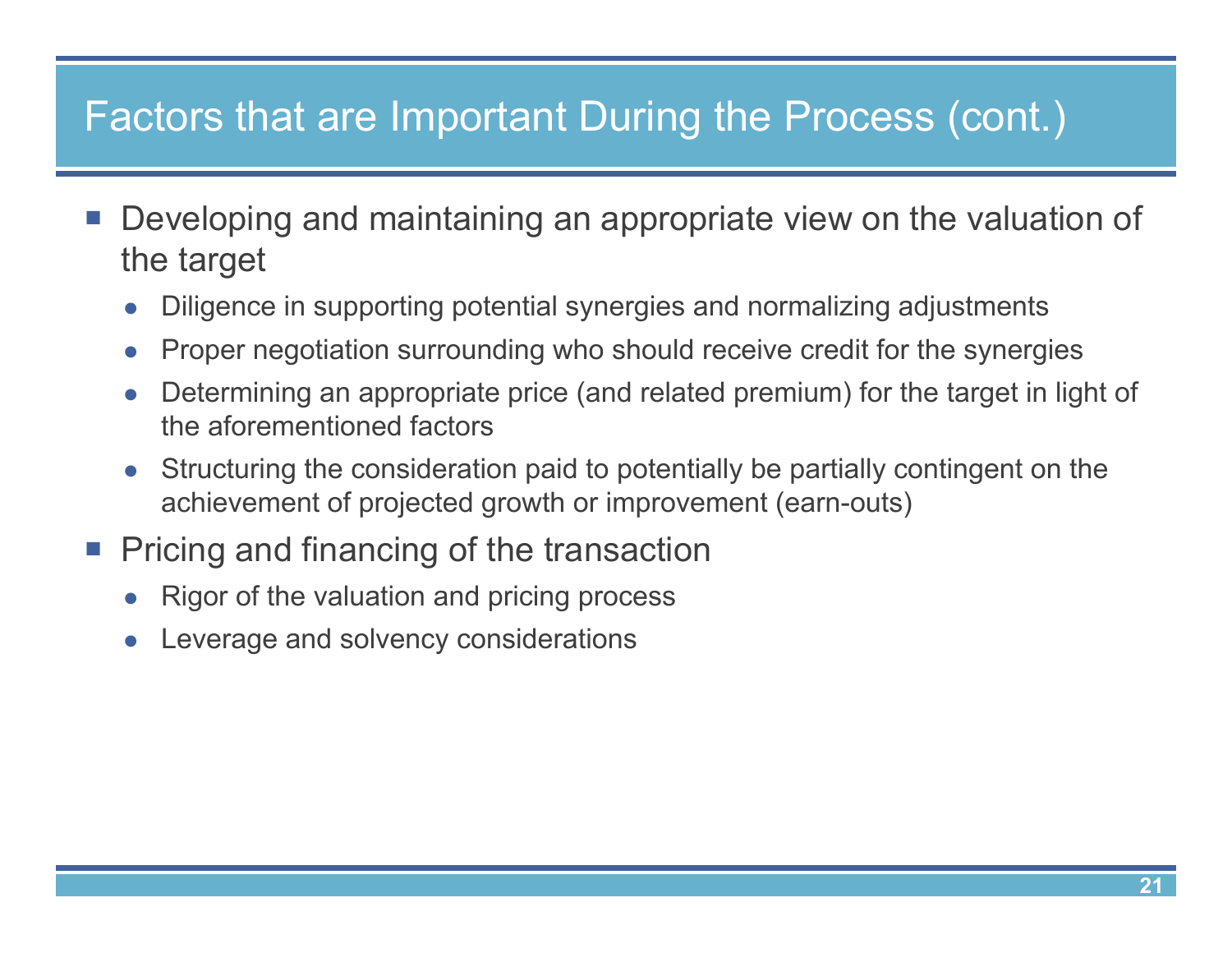#### Valuation Considerations

- p. What are the factors to consider in the determination of the price to be paid for the Target?
	- $\bullet$ Understand the Target's business and its history
	- $\bullet$ Analyze the financial condition of the Target
	- $\bullet$ Consider the earnings power of the Target
	- $\bullet$ Quality of earnings analysis?
	- $\bullet$ Analyze the business and market risks of the Target
	- $\bullet$ Identify potential revenue and cost synergies
	- $\bullet$  Consider the earnings multiples and discount rate used for your company's stock
	- $\bullet$  Analyze the forecast for the Target and prepare a combined forecast for the Target and your company
	- $\bullet$ Consider whether the acquisition will be dilutive to your company's earnings
	- $\bullet$ "Earn out" structure may be appropriate to deal with potential dilution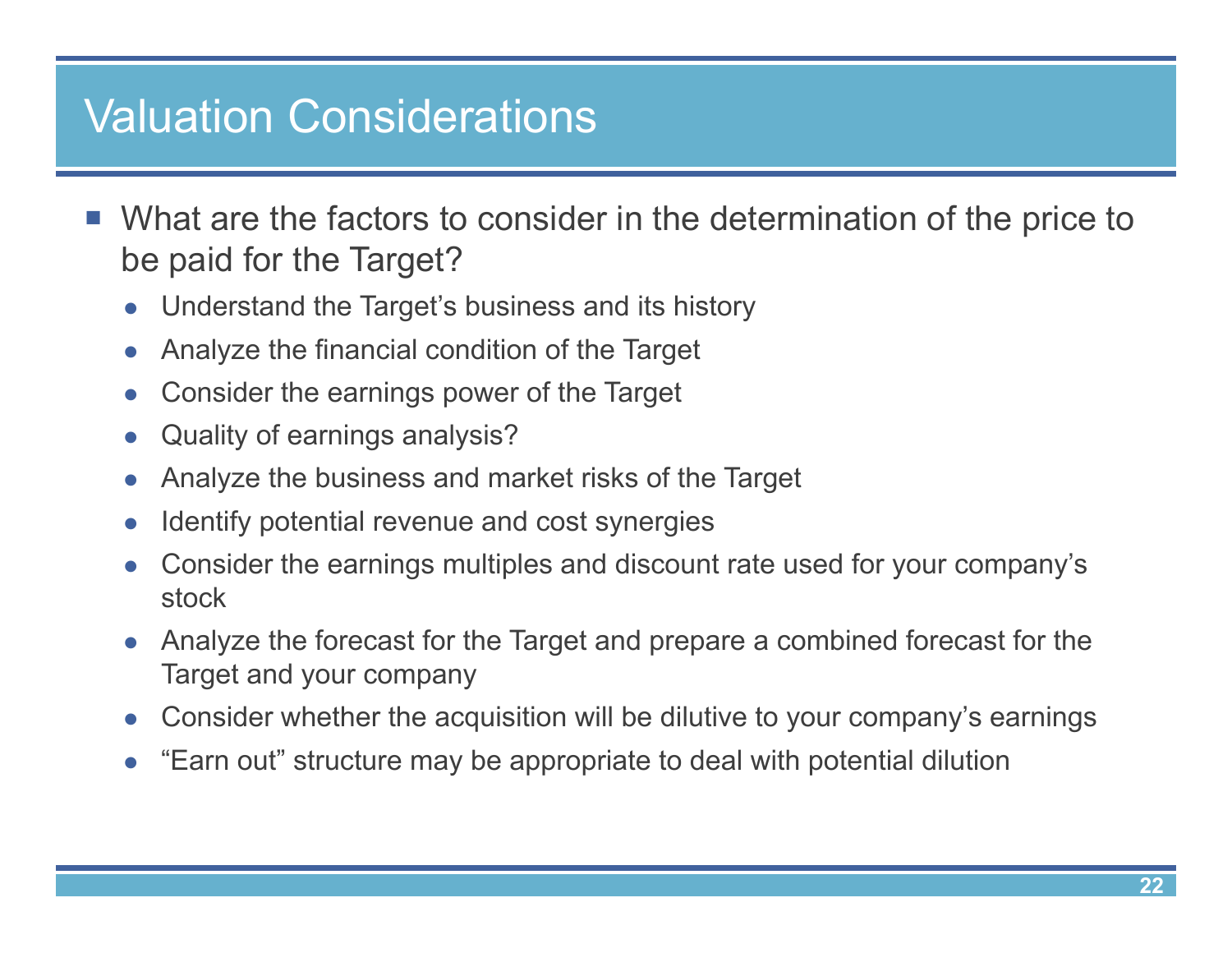#### Valuation Considerations (cont.)

- $\mathbb{R}^n$  What is the difference in the role of the Financial Advisor in a Corporate versus ESOP transaction?
	- A financial advisor in a corporate transaction may be engaged by the board of directors to render a fairness opinion or solvency opinion to the board. This will provide some protection to the board of directors under the "Business Judgment Rule"
	- A financial advisor to the ESOP trustee in an ESOP transaction is engaged by the trustee to render a fairness opinion to the trustee. An ESOP trustee is governed by ERISA.
		- The board may also request a reliance copy of the fairness opinion rendered to the ESOP trustee
		- The ESOP trustee may also request certain financial analyses in lieu of a fairness opinion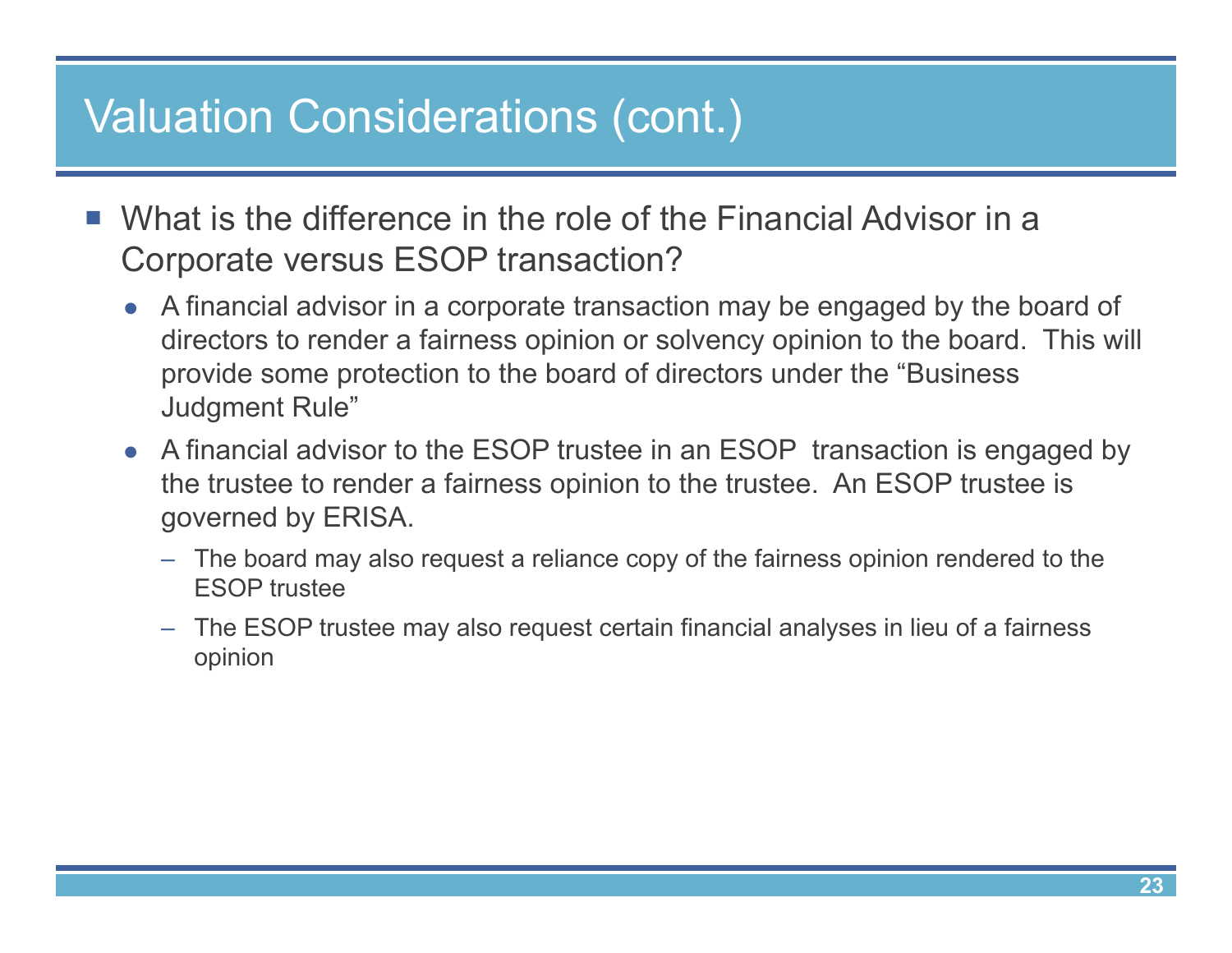## Closing Considerations

- $\mathcal{L}_{\mathcal{A}}$ Financing
- **Approvals/Consents** 
	- $\bullet$ Government
	- $\bullet$ Third Party
	- **•** Lender
- **Payoff of Indebtedness of Target**
- $\mathcal{L}_{\mathcal{A}}$ Tax Clearance Certificate
- $\mathcal{L}_{\mathcal{A}}$ Hart Scott Rodino
- $\mathcal{L}_{\mathcal{A}}$ Timing of signing of Definitive Agreement and actual funding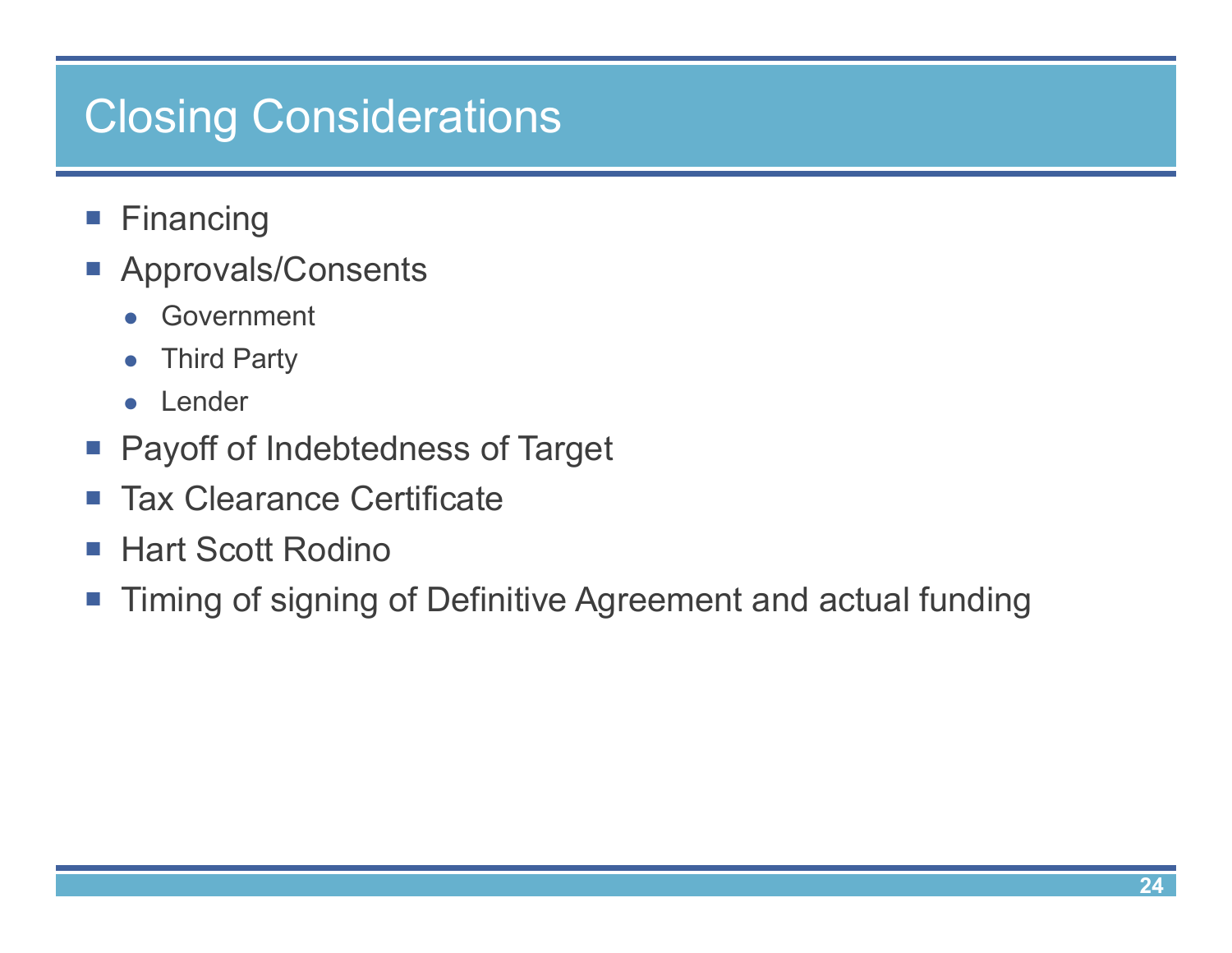## Integration Considerations

- Commit to one culture and one "brand"
	- **•** Have an integration team
	- Have a plan
- p. Identify surviving IT as part of deal or immediately thereafter
- $\mathcal{L}_{\mathcal{A}}$  Identify surviving payroll and benefits servicer as part of deal or immediately thereafter
- þ. Make all big changes as soon as possible following closing
- p. Identify strengths and weaknesses of acquirer and target and be willing to evolve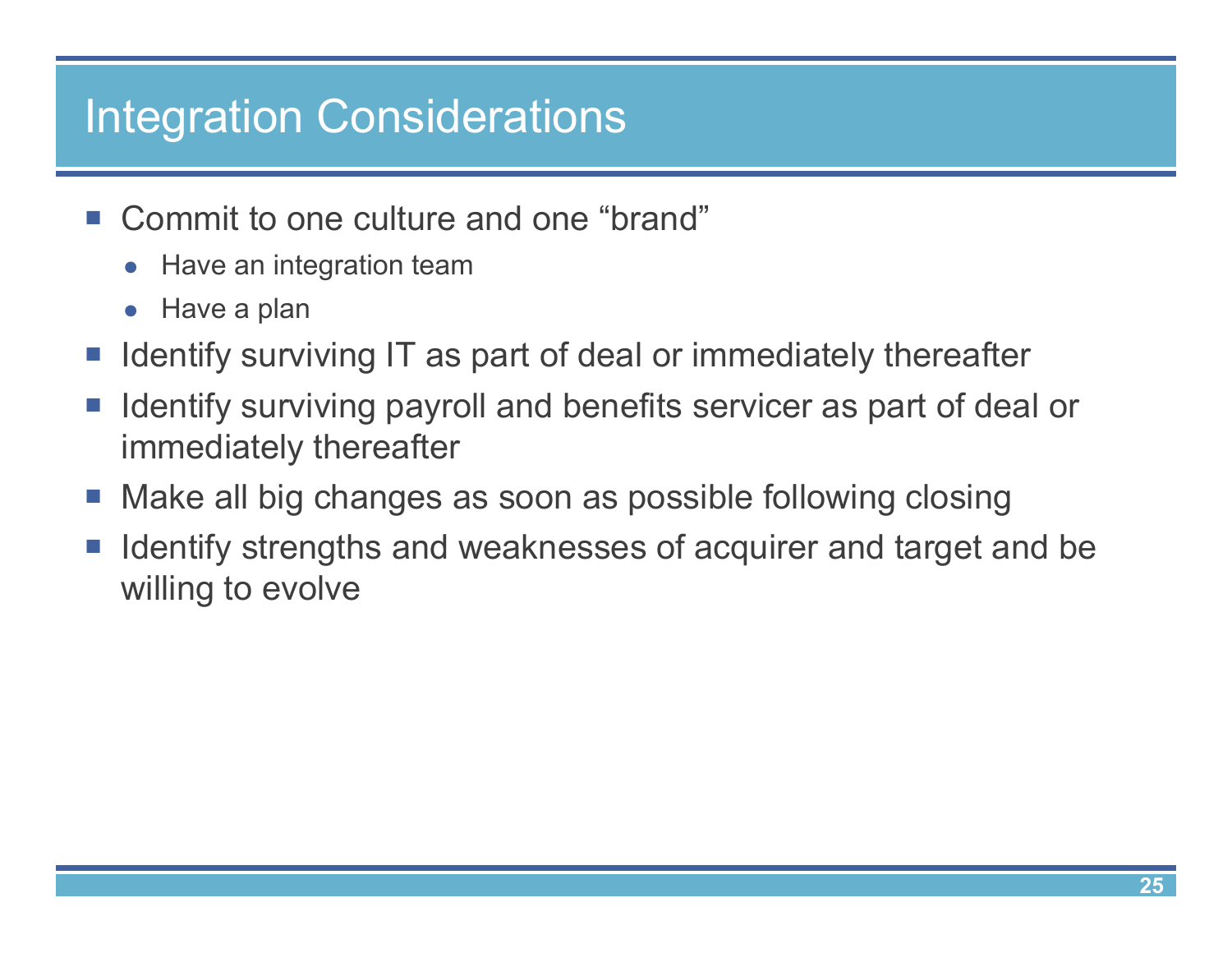## Company as Acquirer: Purchase Agreement

- Post-closing adjustment for net working capital at closing
- p. Target representations, warranties and indemnifications enforced with escrow provisions
- p. Target must be in compliance, except as indicated on schedules to the Agreement
- Consider recourse against "deep pocket" party
- p. Claw-backs & indemnifications should exceed escrow
- þ. Address post-Closing integration issues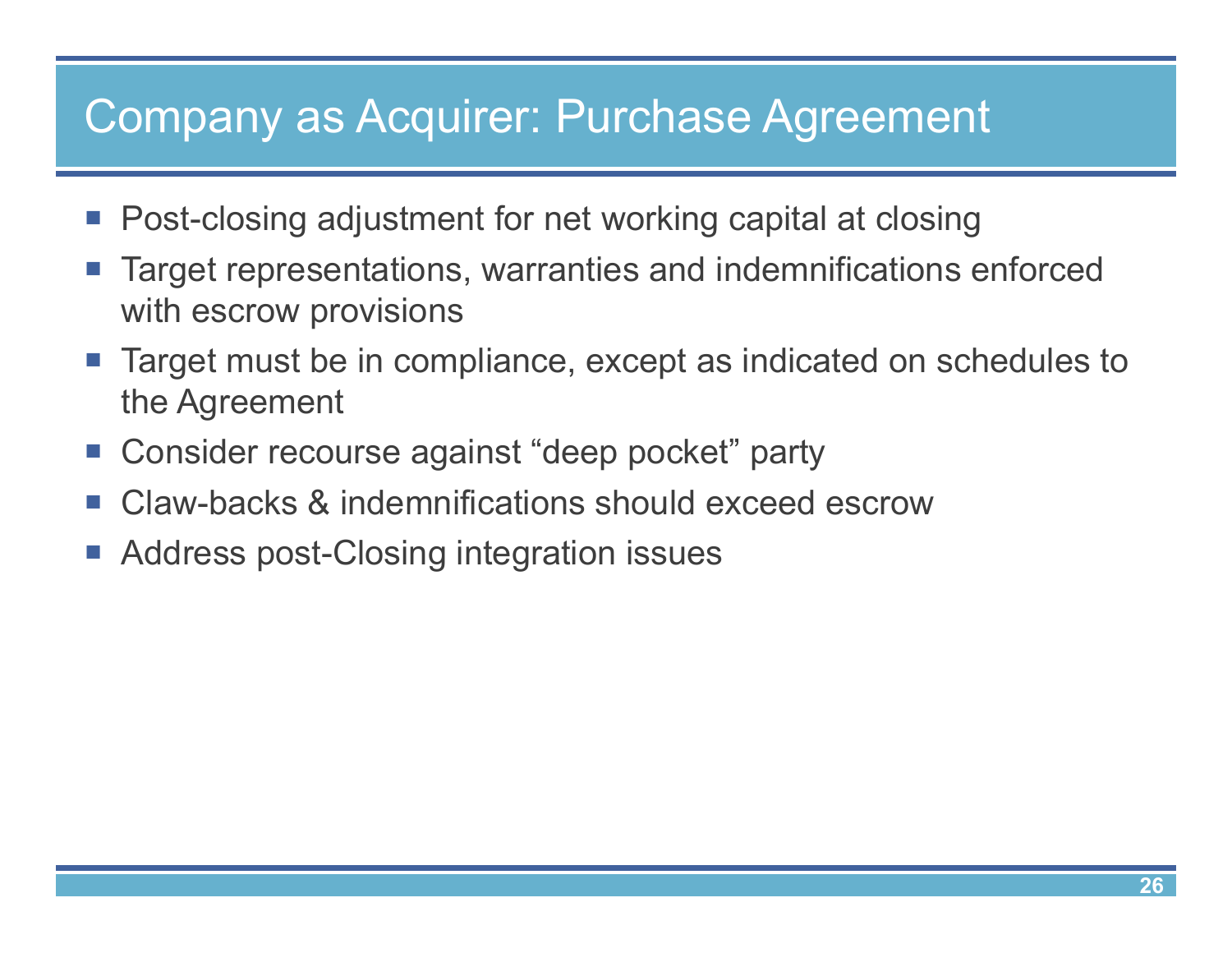#### Company as Acquirer: Governance Issues

- $\mathcal{L}_{\mathcal{A}}$  Corporate acquisitions generally require Board but not shareholder approval (merger exception)
- Shareholder approval required to authorize additional shares if necessary as part of acquisition
	- $\bullet$  If majority ESOP-owned, consider Fairness Opinion by financial advisor to ESOP
	- $\bullet$ Fairness Opinion by Company financial advisor to Board advisabl e
	- Possible ESOP pass through vote
- Board composition post-transaction
- p. Corporate acquisitions governed by "business judgement" rule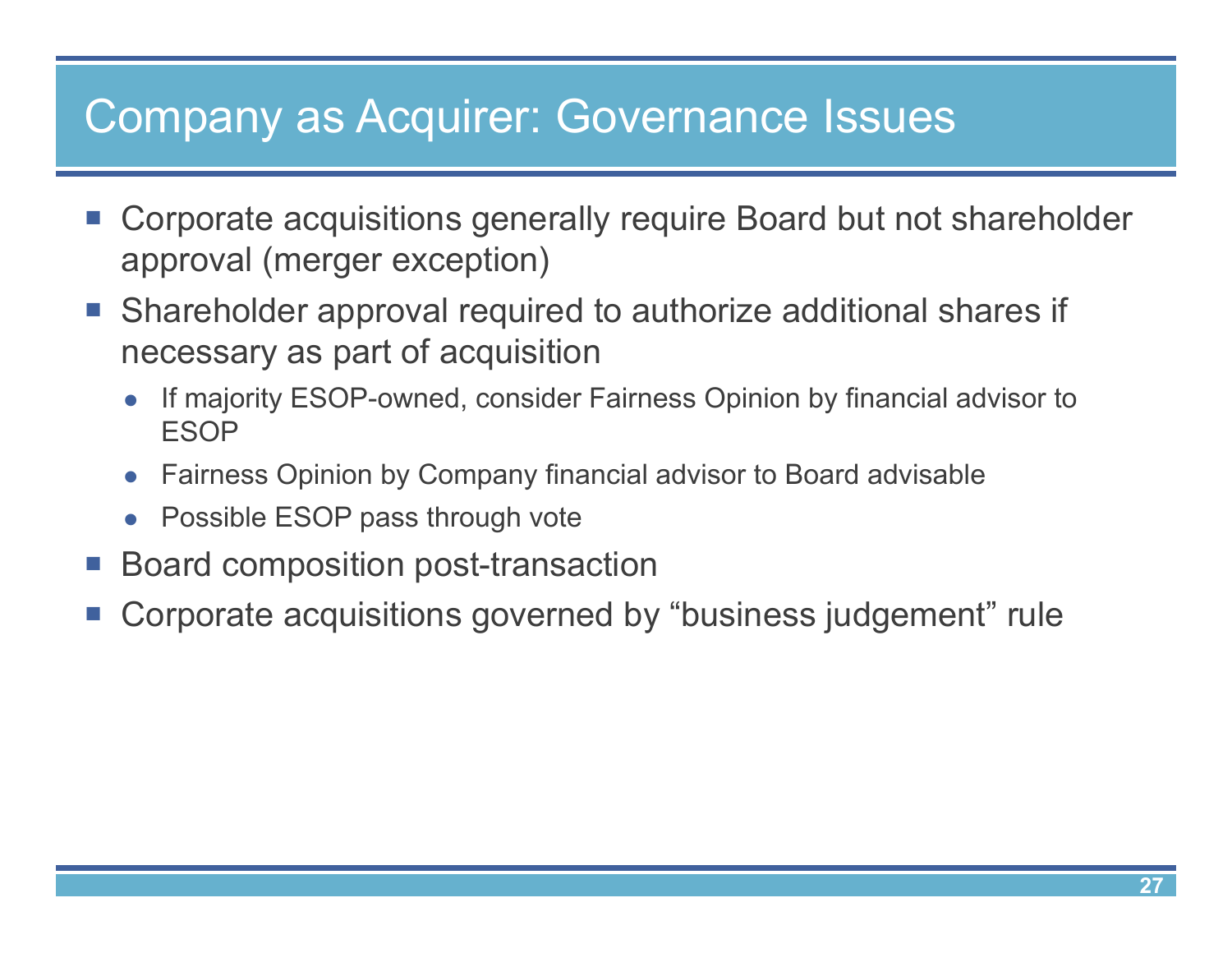#### Basic Acquisition Structures

- **Asset purchase generally favored by buyers:** 
	- $\bullet$ Step-up basis of assets to purchase price
	- $\bullet$ Limit liabilities to those assumed in APA
	- $\bullet$ If C-Corp, seller/shareholders may face double tax
	- $\bullet$ If S-Corp, seller/shareholders may face recapture tax
- **Stock purchase generally favored by sellers:** 
	- $\bullet$ Buyer takes target subject to target's liabilities, except as limited by SPA
	- $\bullet$ If C-Corp, no double tax on gains
	- $\bullet$ If S-Corp, no recapture tax
	- $\bullet$  Section 338 election permits buyer of S-Corp to treat taxable stock purchase as asset purchase for federal tax purposes (Section 1042 not applicable for sellers because target is an S-Corp and ESOP is not buyer of the shares)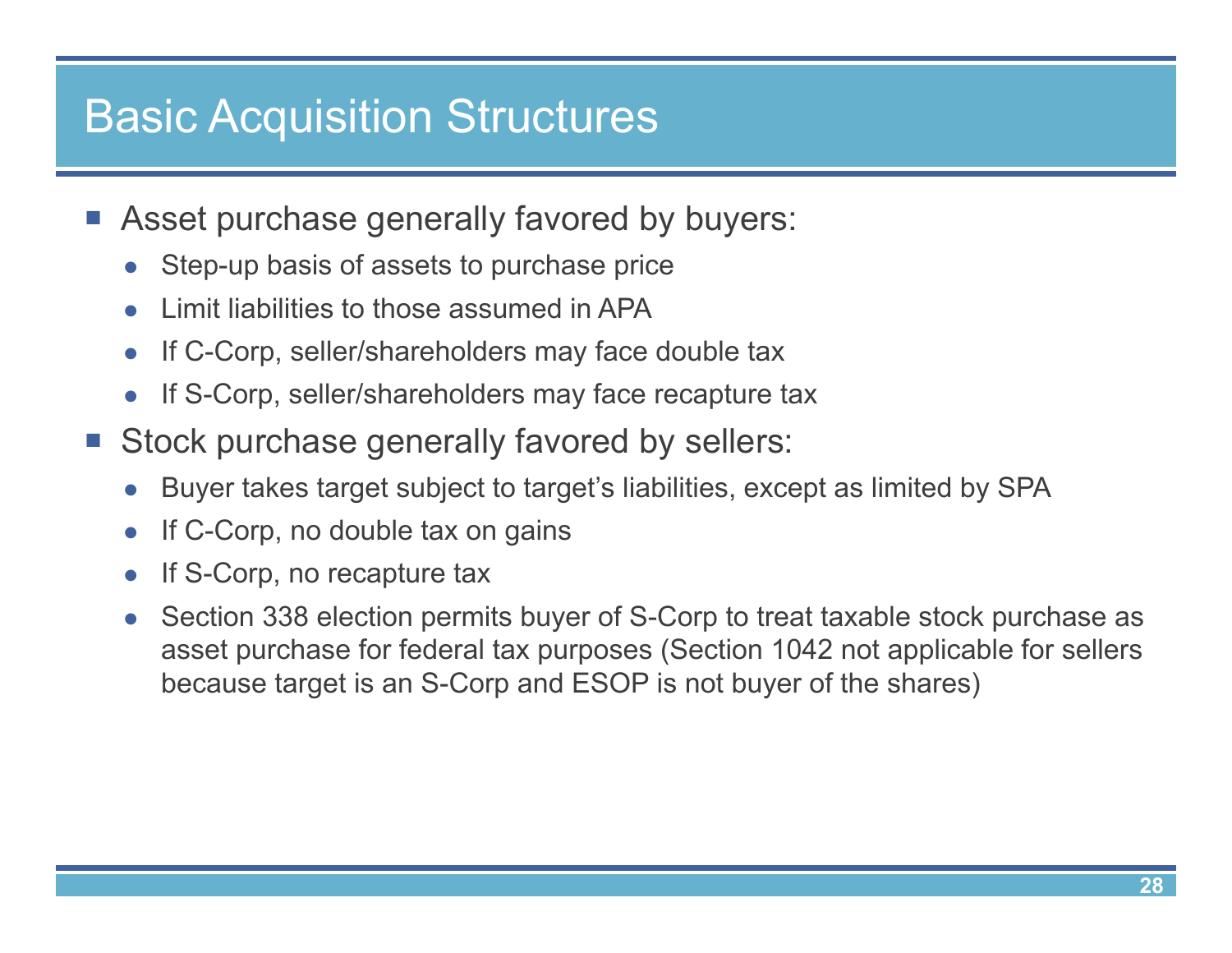#### Basic Acquisition Structures (cont.)

- p. Merger has attributes of stock and asset transaction:
	- $\bullet$ Cash (not tax exempt) mergers in which Target shareholders get cash
	- $\bullet$ If forward merger, Buyer gets Target assets and liabilities
	- $\bullet$ If reverse merger, Buyer shareholders get Target stock
	- $\bullet$ If triangular merger, Buyer Sub used as merger vehicle
- $\mathcal{L}_{\mathcal{A}}$  Section 1042 for Target shareholders:
	- $\bullet$ Defer or avoid applicable capital gains taxes upon sale to C-Corp ESOP
	- $\bullet$ Generally requires sale to C-Corp Target ESOP (not safe harbor)
	- $\bullet$ Target eventually becomes subsidiary of Buyer
	- $\bullet$ Consider potential dilution risk to Buyer
- $\mathcal{L}^{\text{max}}$  Contingent and earn-out structures:
	- $\bullet$ Reduces financing requirement and financial risk of Buyer
	- $\bullet$ Provides up-side gain potential for Seller(s)
	- $\bullet$ Seller financing with warrants may provide similar benefits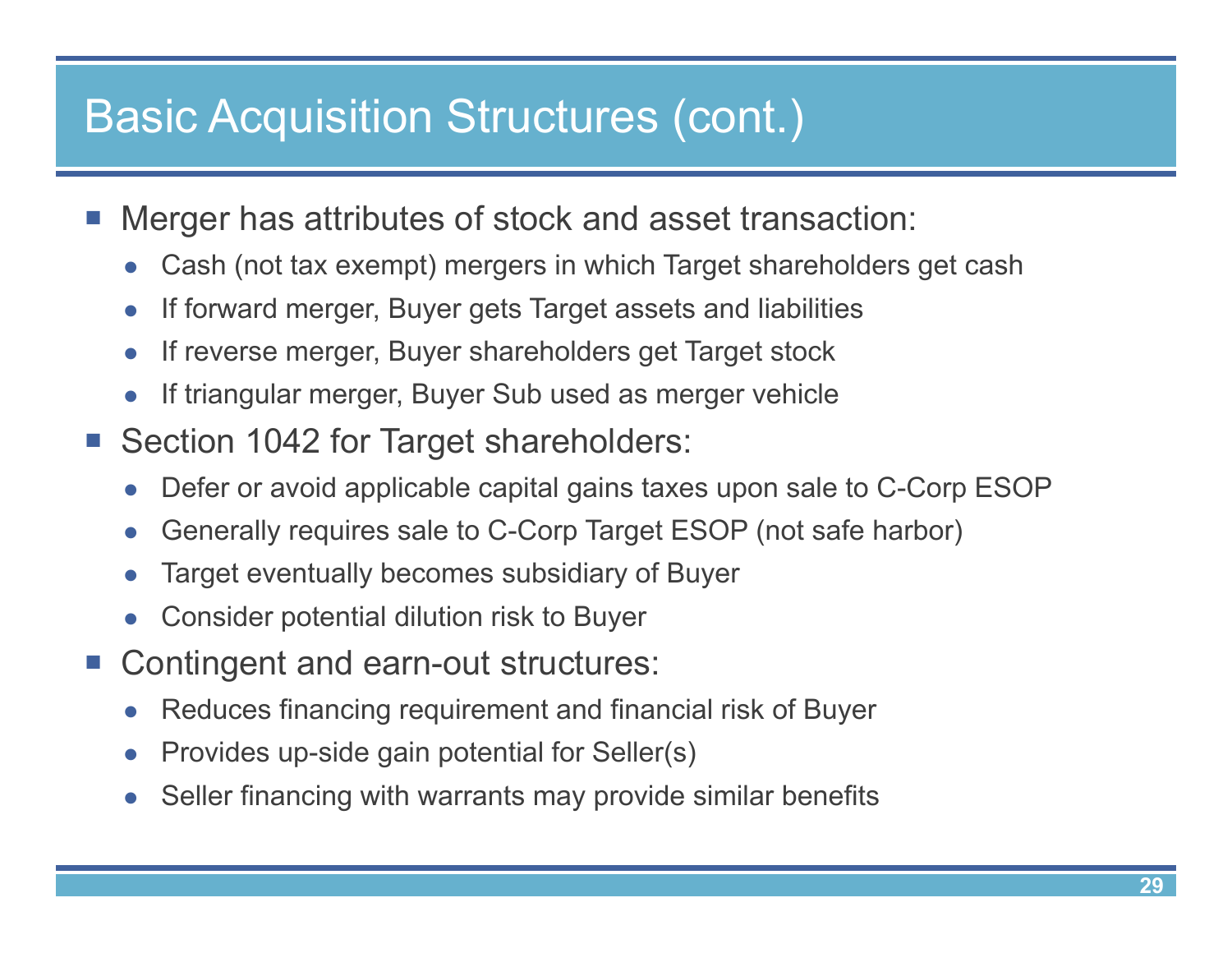#### Related Tax Considerations

- Purchase of stock of C-Corp Target by S-Corp Buyer:
	- Post-closing, Buyer makes Q sub election for Target
	- $\bullet$  Target subject to built-in gains ("BIG") tax for 10 years after S-Corp election **if there is a subsequent sale of assets** (e.g., inventory, receivables, equipment, etc.) for a gain
	- BIG tax is corporate level tax for S-Corp Target (as with C-Corp)
	- BIG tax would not apply if Target has been S-Corp for at least 10 years or if Target stock is sold
- Income earned/sourced outside of U.S. taxable even with 100% S-Corp ESOP
	- Applies to ESOP sponsor and subs (U.S. and foreign)
	- Establish appropriate transfer prices between entities
- Income in certain states (i.e., TN, OH, CA) subject to tax, even if 100% ESOP S-Corp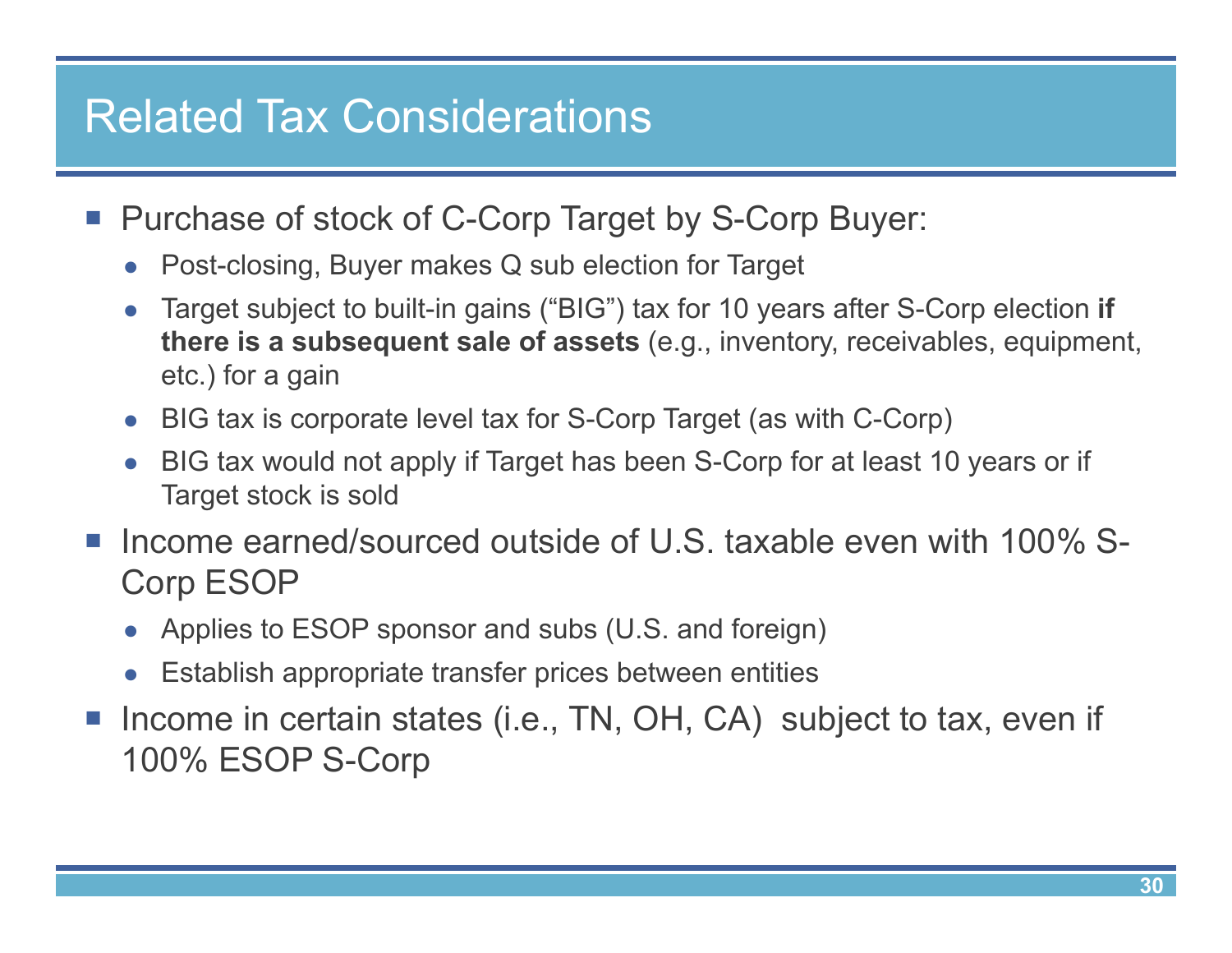## Advanced Acquisition Structures I

#### ■ Asset Purchase

- $\bullet$ Generally avoids inheriting contingent or unknown liabilities
- $\bullet$ Exception for certain taxes (i.e., property tax, payroll taxes, etc.)
- $\bullet$  Step-up in basis in purchased assets provides additional tax depreciation & amortization (less important if buyer is 100% S-Corp ESOP)
- Could create some BIG tax if the target converted from C to S-Corp within last 10 years

#### ■ Stock Purchase

- $\bullet$  Generally more tax and risk beneficial to seller--may result in lower price (especially if target is a C-Corp)
- $\bullet$  Generally requires more diligence to reduce risk related to contingent or unknown liabilities
- BIG tax issues if, post acquisition, target converts from C to S-Corp via Q-Sub election and assets sold within a 10-year period after conversion (BIG tax would apply even if Acquirer is 100% S-Corp ESOP)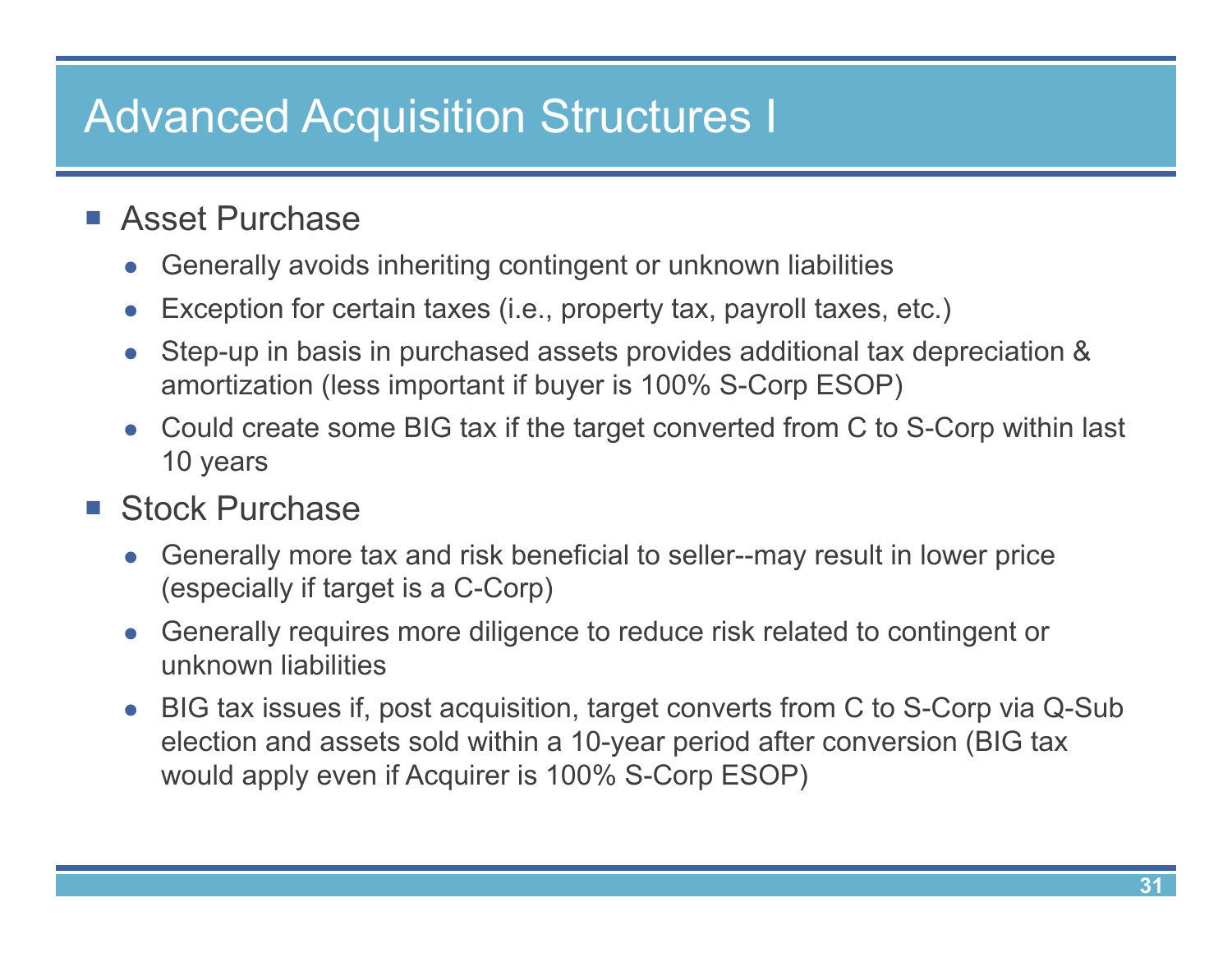## Advanced Acquisition Structures II

- $\mathbb{R}^3$  Mergers with Cash Consideration
	- $\bullet$  Forward Merger: Target merges into Buyer (or into Buyer Sub if triangular)
		- Buyer (or Buyer Sub) gets Target assets and Target stock cancelled
		- Buyer (or Buyer Sub) gets Target liabilities (as in stock transaction)
		- –Target shareholders get cash or Buyer stock (Target stock cancelled)
		- –Dissolution of Target not necessary (Target ceases to exist)
	- Reverse Merger: Buyer (or Buyer Sub if Triangular) merges into Target
		- –Buyer shareholders get Target stock and Buyer stock cancelled (if not triangular)
		- Buyer gets Target stock and Buyer Sub stock cancelled (if triangular)
		- –Target gets assets and liabilities of Buyer or Buyer Sub
		- Target shareholders get cash
- $\mathbb{R}^n$  1042 Transactions
	- $\bullet$  Seller(s) can defer or potentially avoid applicable capital gains taxes on sale to an ESOP sponsored by a C-Corp
	- $\bullet$  More attractive because of increase in federal capital gain rates to 23.8% for higher income taxpayers
	- $\bullet$ Relatively complex and costly -- weigh cost/benefits based on transaction size, etc.
	- $\bullet$ Tax advantages to seller may reduce purchase price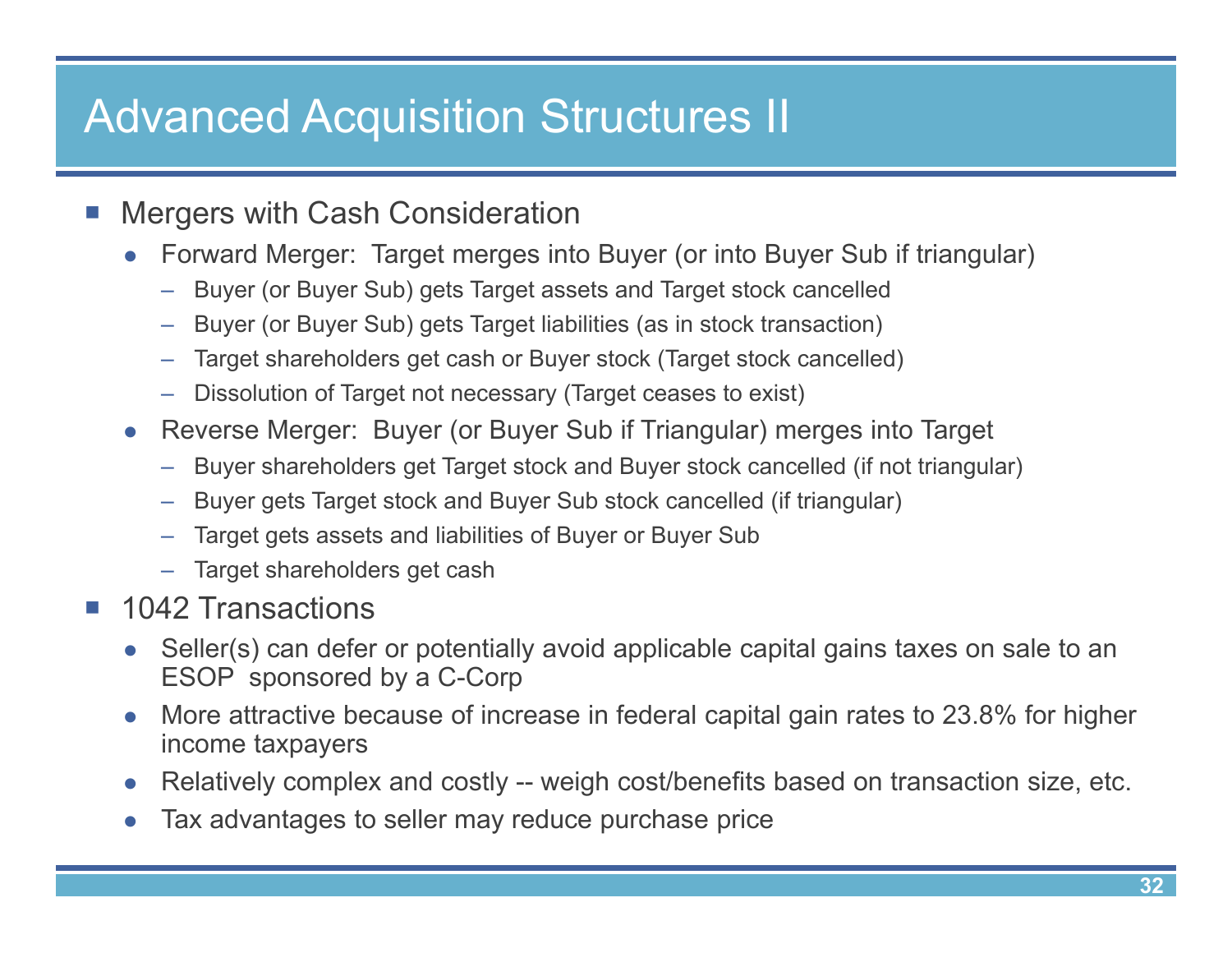#### Advanced Acquisition Structures III

- $\mathbb{R}^n$  Section 1042 Benefit for Seller(s) (S-Corp Buyer and C-Corp Target)
	- $\bullet$ Target parallel ESOP formed
	- $\bullet$ Seller stock sale to Target ESOP
	- $\bullet$ Corporate reverse triangular merger
	- $\bullet$ Forward ESOP merger
	- $\bullet$ Leveraged ESOP transaction
	- $\bullet$ Section 1042 election
	- $\bullet$ Not safe harbor
- $\mathcal{L}_{\mathcal{A}}$  Section 1042 Benefit for Seller(s) (C-Corp Buyer and C-Corp Target)
	- $\bullet$  Seller exchanges Target stock for Buyer stock in "Type B Reorganization"
	- Seller sells Buyer stock to Buyer ESOP
	- $\bullet$ Section 1042 election
- Risk Mitigation Devices for **Acquirer** 
	- $\bullet$  Subsidiary as debtor with guarantee by acquirer
	- Subordinate promissory notes to seller
	- $\bullet$  Contingent promissory notes to seller
	- Part of return on notes to seller based on performance (through warrants)
	- $\bullet$  Earn-out based upon performance covenants
	- $\bullet$  Joint venture with seller and purchase option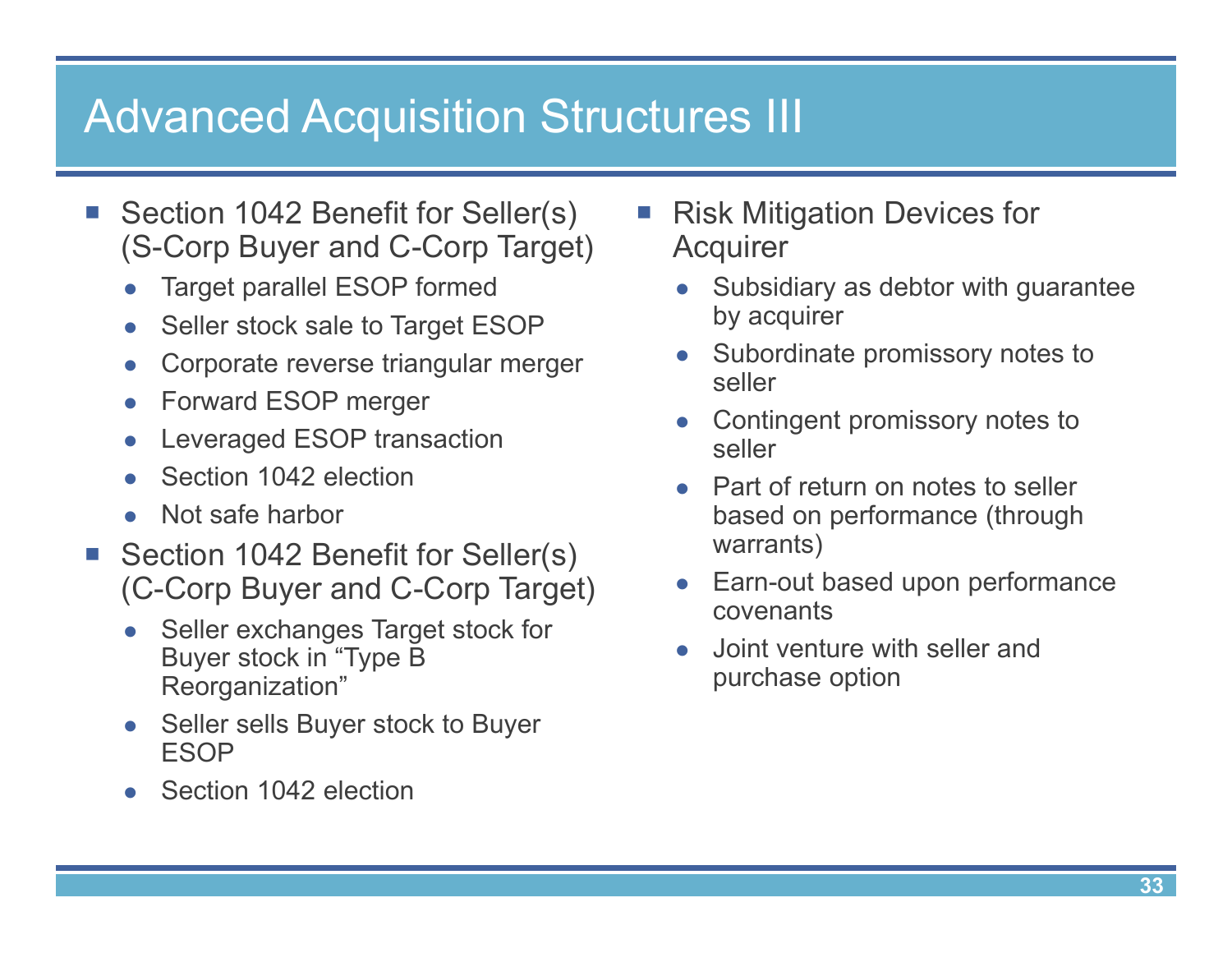#### ESOP as a Transaction Party

- $\mathcal{L}_{\mathcal{A}}$ Merger of Acquirer (or Sub) and Target
- **Buyer of Target Stock**
- $\mathcal{L}_{\mathcal{A}}$ Buyer of Exchanged Stock
- $\mathcal{L}_{\mathcal{A}}$  Merger of Target ESOP
	- Separate Target ESOP trustee and Target ESOP financial advisor
- **Seller of Target Stock**
- **Pass-Through Vote Issues**
- **Relative Fairness Issues**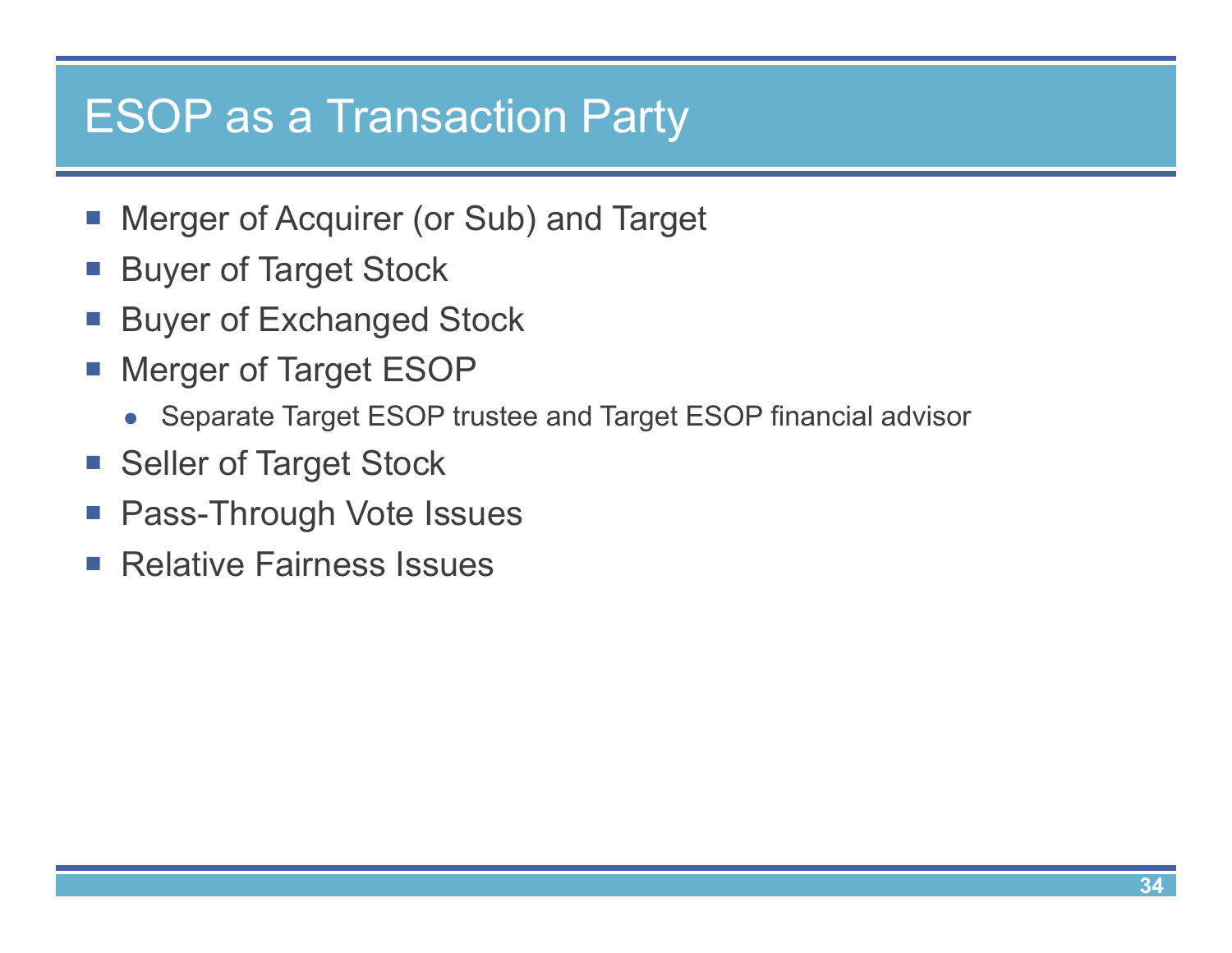#### Best Practices: Independent Trustee

- $\mathcal{L}_{\mathcal{A}}$ Check for Fiduciary Conflicts
- $\mathcal{L}_{\mathcal{A}}$ Review Board Procedures
- $\mathcal{L}_{\mathcal{A}}$  Interview Management
	- $\bullet$ Rationale for Acquisition
	- $\bullet$ Change in Company Value
	- $\bullet$ Price protection for ESOP distributions in near term
	- $\bullet$ Repurchase Obligation
- Consult with Independent Advisors
	- $\bullet$ Financial Advisor
	- $\bullet$ Legal Counsel
- p. Fairness Opinion or Supporting Analysis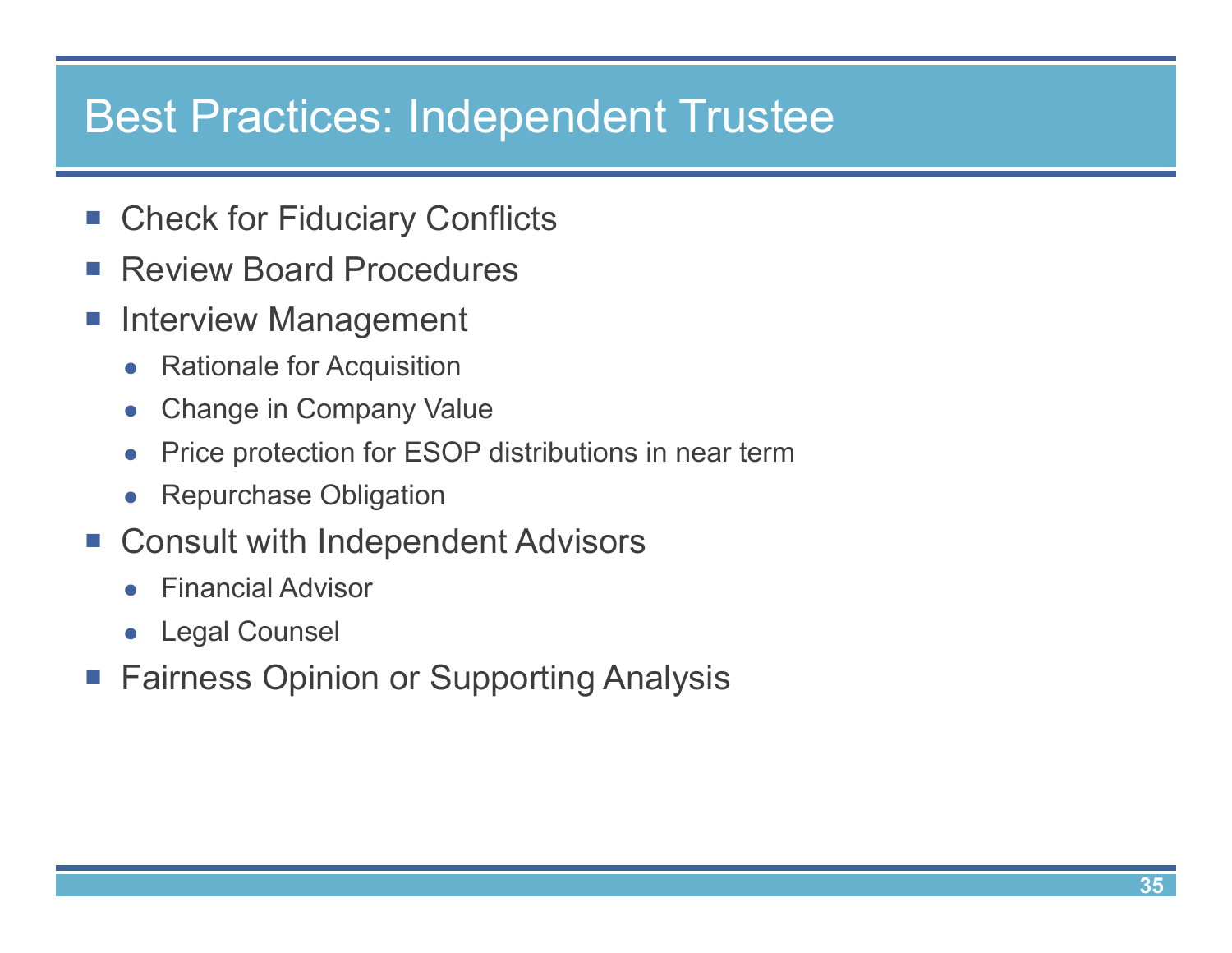#### Best Practices: Inside Trustee

- Recuse if Conflicted Retain Special Fiduciary
- $\mathcal{L}_{\mathcal{A}}$  Independent Financial Advisor
	- $\bullet$ Valuation
	- $\bullet$ Fairness Opinion or Supporting Analysis
- $\mathbb{R}^n$  Retain Services of Counsel
	- $\bullet$ Due Diligence
	- $\bullet$ Transaction Structure and Document Review
- $\mathcal{L}_{\mathcal{A}}$ **Document** 
	- $\bullet$ Rationale for Acquisition
	- $\bullet$ Basis for Projections
	- $\bullet$ Effect upon ESOP Assets
	- $\bullet$ Repurchase Obligations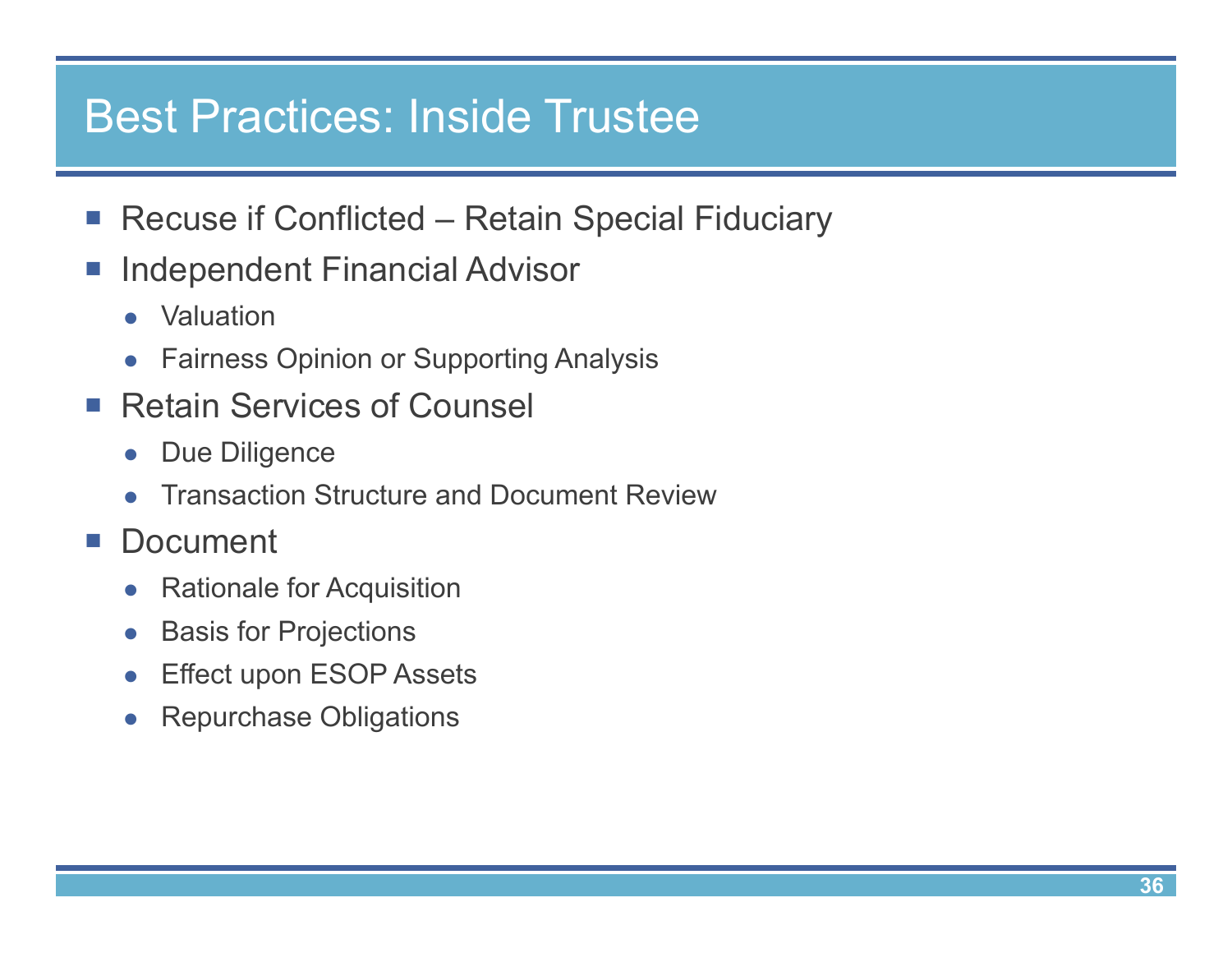#### ESOP Issues for Target

- **Inclusion of Target Employees** 
	- $\bullet$ **Eligibility**
	- $\bullet$ Vesting
	- $\bullet$ Availability of stock allocations
	- $\bullet$ Effect on ongoing stock allocations from prior leveraged ESOP transaction
- **Effect upon Repurchase Obligation**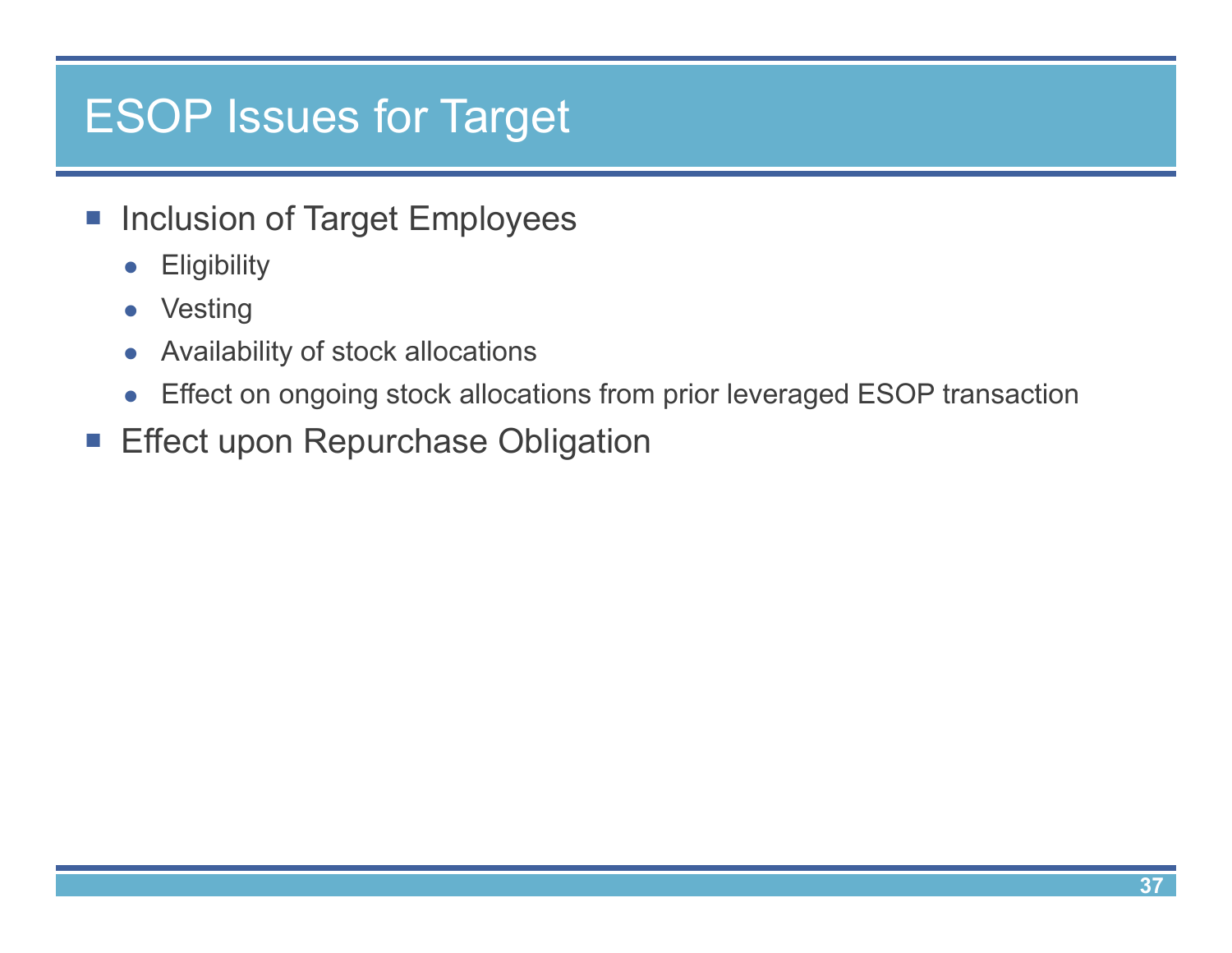#### Postscript

- Please fill out a session evaluation form and drop it off at the table outside of this room
- Your feedback on topics and presenters is important and will be used to develop subsequent TEA programs
- Remember to get your CPE sheet stamped before and after each session for CPE credit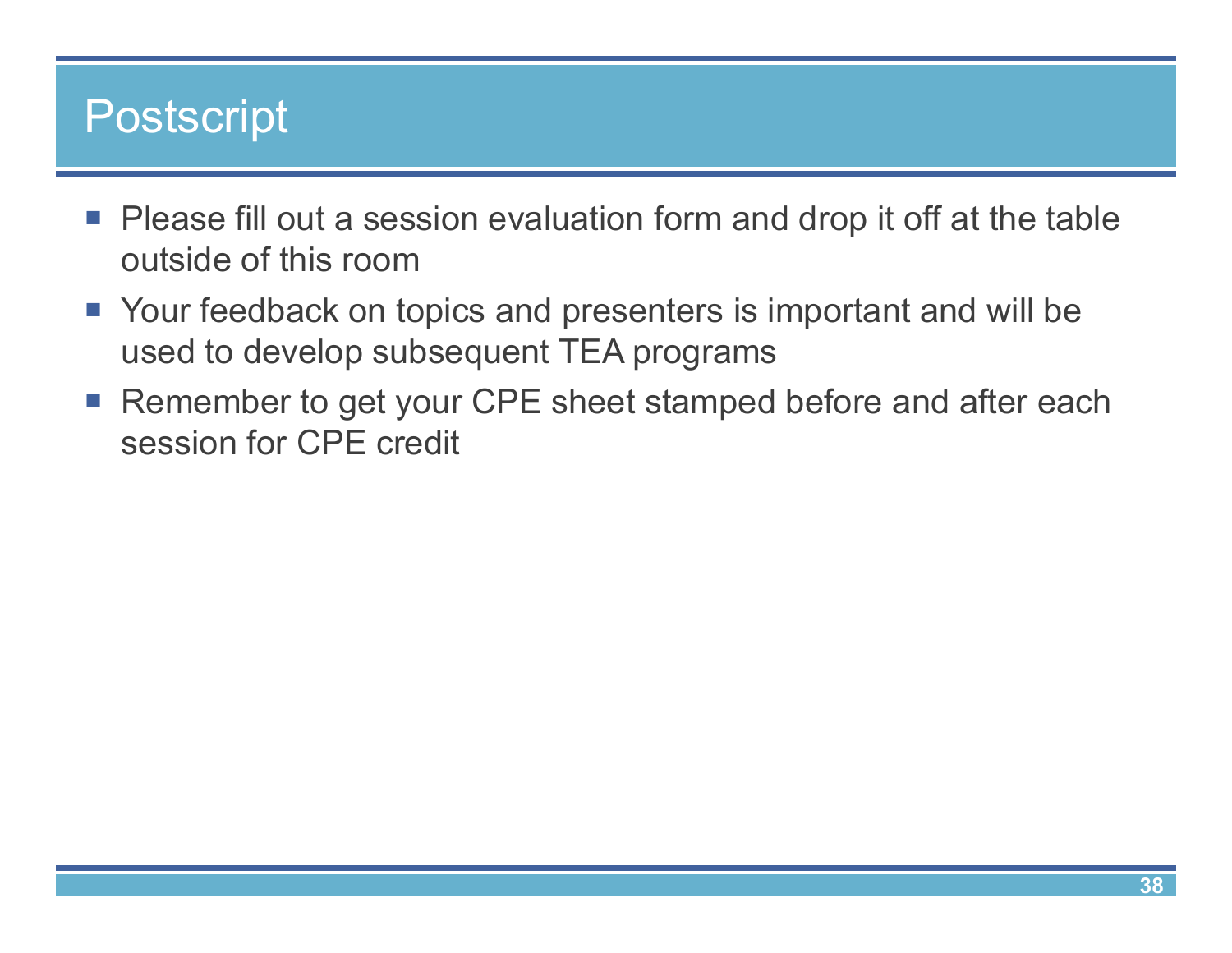#### Michael Harden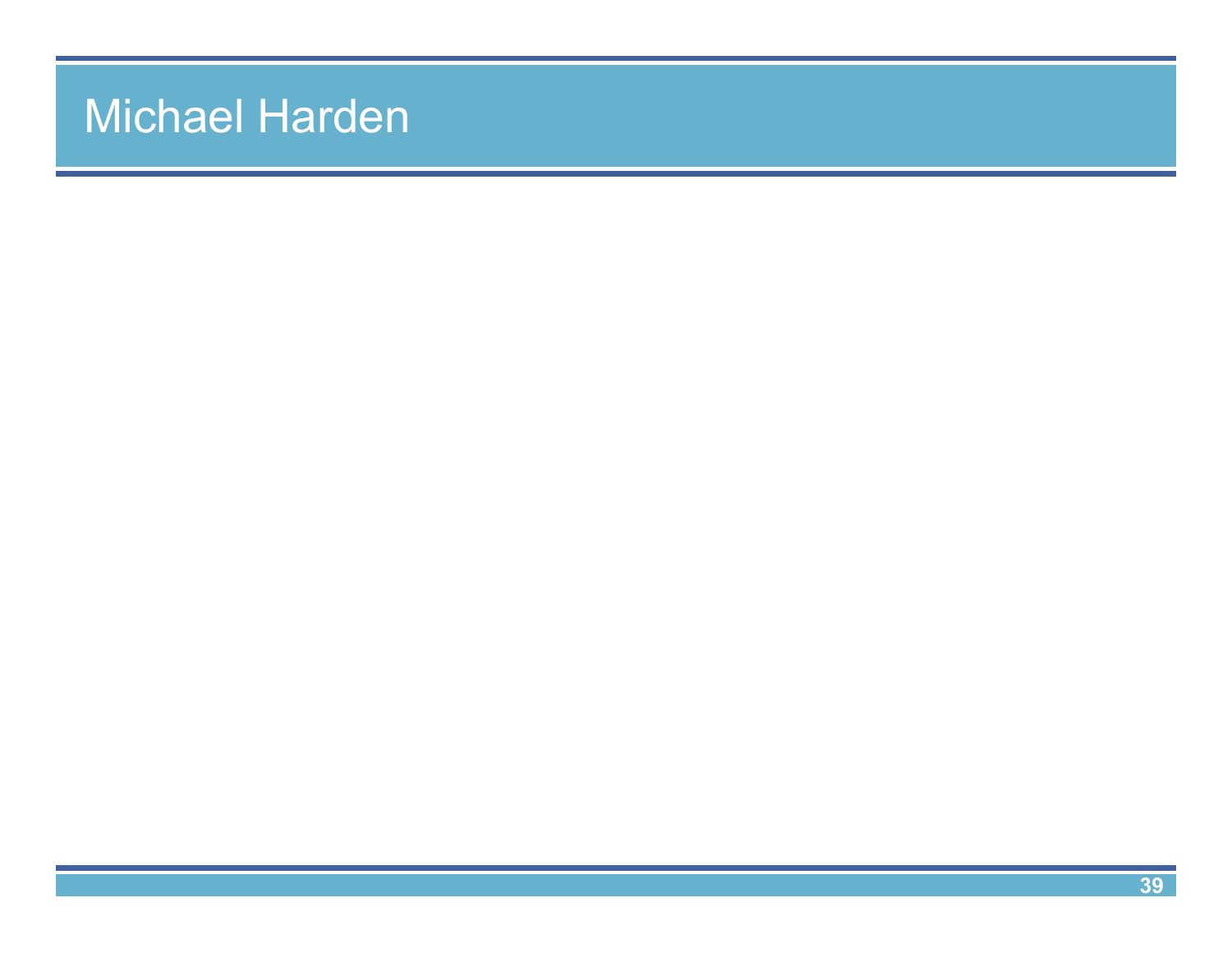#### Erin Turley

**Overview:** Erin Turley is <sup>a</sup> partner in the firm's Benefits, ESOPs and Executive Compensation Group and is <sup>a</sup> nationally recognized ERISA and ESOP attorney.

**ESOP Practice:** Ms. Turley's ESOP practice focuses on the design and implementation of ESOP transactions and providing ongoing legal counsel to ESOP owned companies. Ms. Turley's extensive experience in ESOPs and has involved in hundreds of ESOP transactions including leveraged buy-outs, mergers, acquisitions, and the structuring and financing of ESOPs using private equity. Ms. Turley also has extensive experience in representing lenders to ESOP owned companies in designing and negotiating credit facilities specifically tailored to the needs of ESOP owned companies.

**ERISA Practice:** Ms. Turley's ERISA practice focuses on ERISA compliance with respect to employee benefits, including qualified plans, nonqualified plans, and executive and deferred compensation and welfare benefit plans; and on regulatory compliance with the Internal Revenue Code, ERISA, COBRA, HIPAA, and PPACA. Ms. Turley advises employers in the design, implementation, and administration of tax-qualified and nonqualified retirement plans and health and welfare benefit plans and regularly represents clients before the Internal Revenue Service and the Department of Labor in audit and correction matters. Ms. Turley has advised employers with respect to issues raised in connection with corporate mergers, acquisitions, and divestitures as they relate to the various benefit plans maintained by the affected corporate entity or entities.

**Professional Background:** Ms. Turley joined K&L Gates in 2011. Ms. Turley is an active writer on ERISA and ESOP issues and speaks on ERISA and ESOPs issues, including fiduciary liability issues, across the country. Ms. Turley is <sup>a</sup> regular speaker at the national meeting of American Bar Association. Ms. Turley is also <sup>a</sup> regular speaker at the semi-annual meetings of The ESOP Association and the annual meeting of The National Center for Employee Ownership.